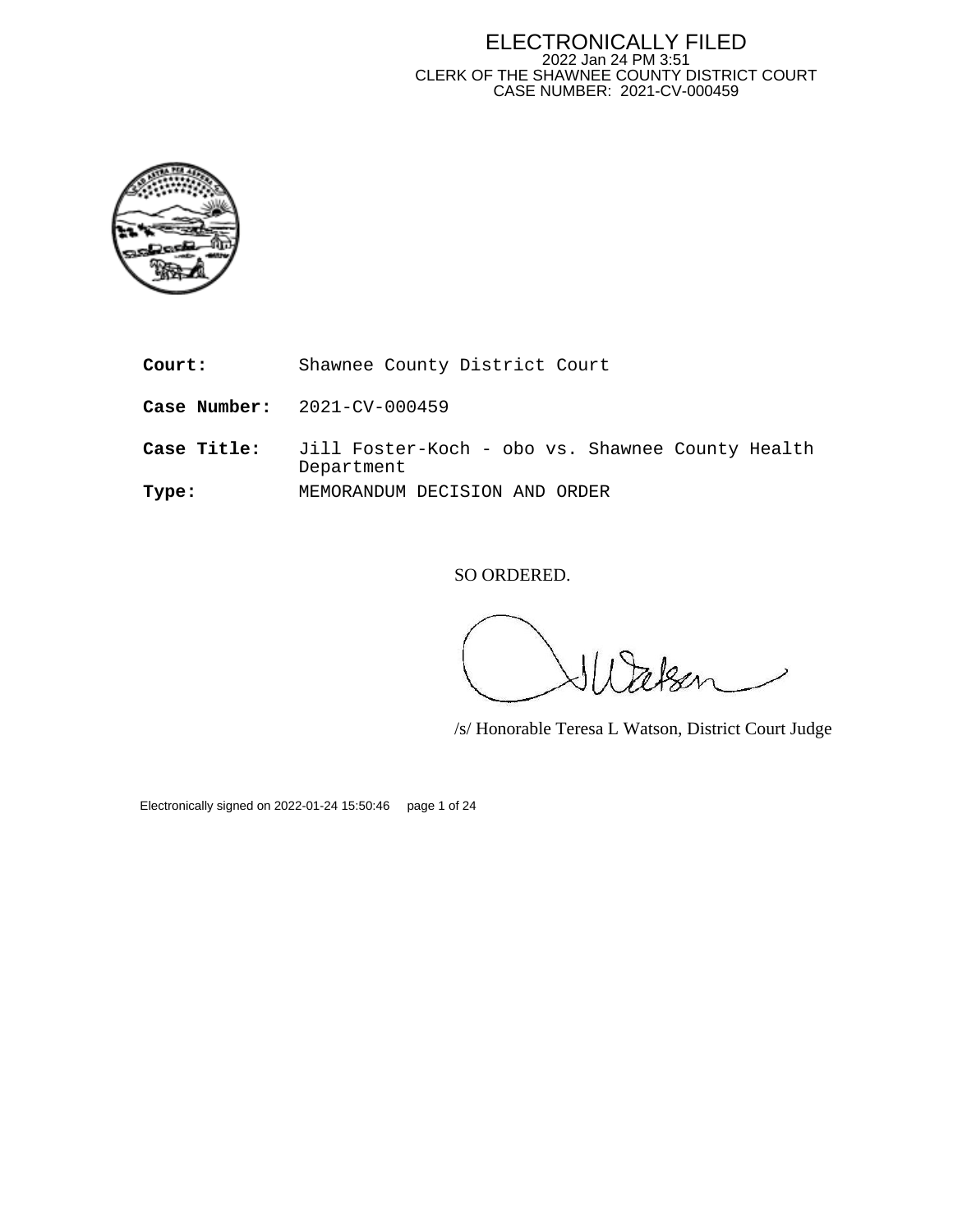# **IN THE DISTRICT COURT OF SHAWNEE COUNTY, KANSAS DIVISION THREE**

JILL FOSTER-KOCH,

Petitioner

2021-CV-459 and 2021-CV-460

# SHAWNEE COUNTY HEALTH DEPARTMENT,

# Respondent

## **MEMORANDUM DECISION AND ORDER**

This case involves a challenge to quarantine orders issued to two students in Unified School District 450 (Shawnee Heights), in Shawnee County, Kansas. Petitioner Jill Foster-Koch seeks review of the quarantine orders on behalf of her minor children, J.K. and J.K., pursuant to K.S.A. 65-129c(d). Koch filed a separate petition for each child, and these matters were consolidated for hearing and decision.

# **Procedural history.**

Koch filed her petitions on August 31, 2021, and initially the only named respondent was USD 450. Koch made clear in her petitions that she sought to appeal quarantine orders under K.S.A. 65-129c. On September 1, 2021, Koch amended her petitions to add the Shawnee County Health Department as a respondent. The court appointed an attorney to represent Koch in the quarantine appeals as required by K.S.A.  $65-129c(d)(10)$ . The hearing date was scheduled by agreement of the parties for September 14, 2021.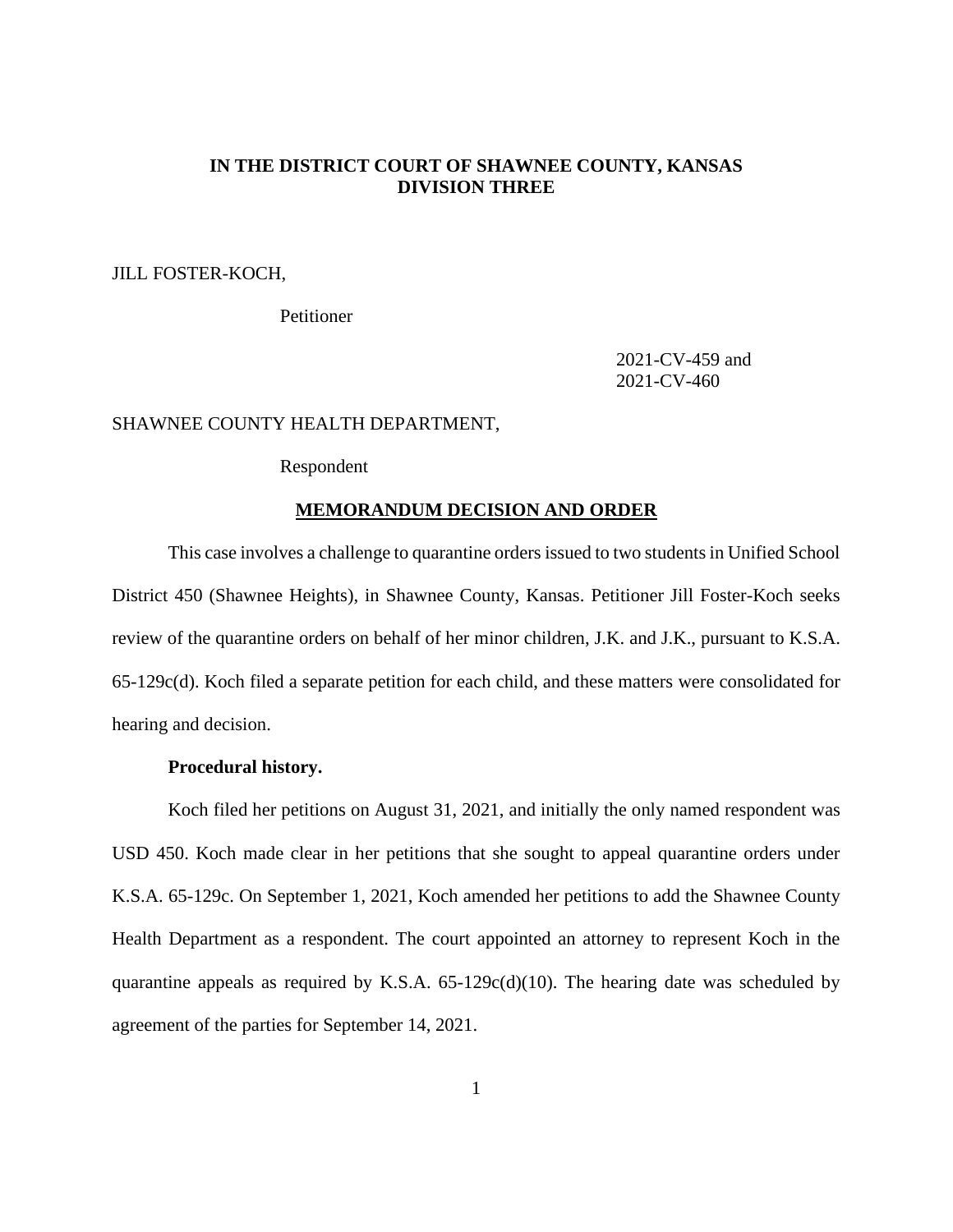The Shawnee County Health Department filed a motion to dismiss the appeals as moot because the quarantine periods for both of Koch's children had expired. At the hearing on September 14, 2021, the court took the motion under advisement and went forward with the hearing. The court granted Koch's motion to dismiss USD 450 from the case without prejudice. The hearing spilled over into a second day, September 23, 2021. After presentation of evidence at the hearing, the court took the matter under advisement. The court granted the parties' requests to submit briefs prior to its decision.

# **FINDINGS OF FACT**

# **Shawnee County Health Officer.**

Dr. Erin Locke is the Shawnee County Health Officer. She was appointed by the Shawnee County Board of County Commissioners in February 2021. She has a medical degree and a master's degree in public health, is board certified in family medicine, and is licensed to practice medicine in the state of Kansas.

Dr. Locke testified that COVID-19 is the disease caused by the novel virus SARS-CoV-2. It is considered novel because it has not been observed in humans before. She said this means humans do not have historical immunity to the virus, and as a result, it has spread rapidly across the globe. The SARS-CoV-2 virus has an incubation period of 14 days, and those infected are contagious two days before symptoms appear. During the incubation period, the virus can be present but not rise to the level of producing noticeable symptoms.

Dr. Locke testified that, at the time of hearing, the Delta variant was the latest version or mutation of the virus. She said the Delta variant was more contagious than earlier versions of the virus and had been the dominant variant in Shawnee County and statewide for several weeks. She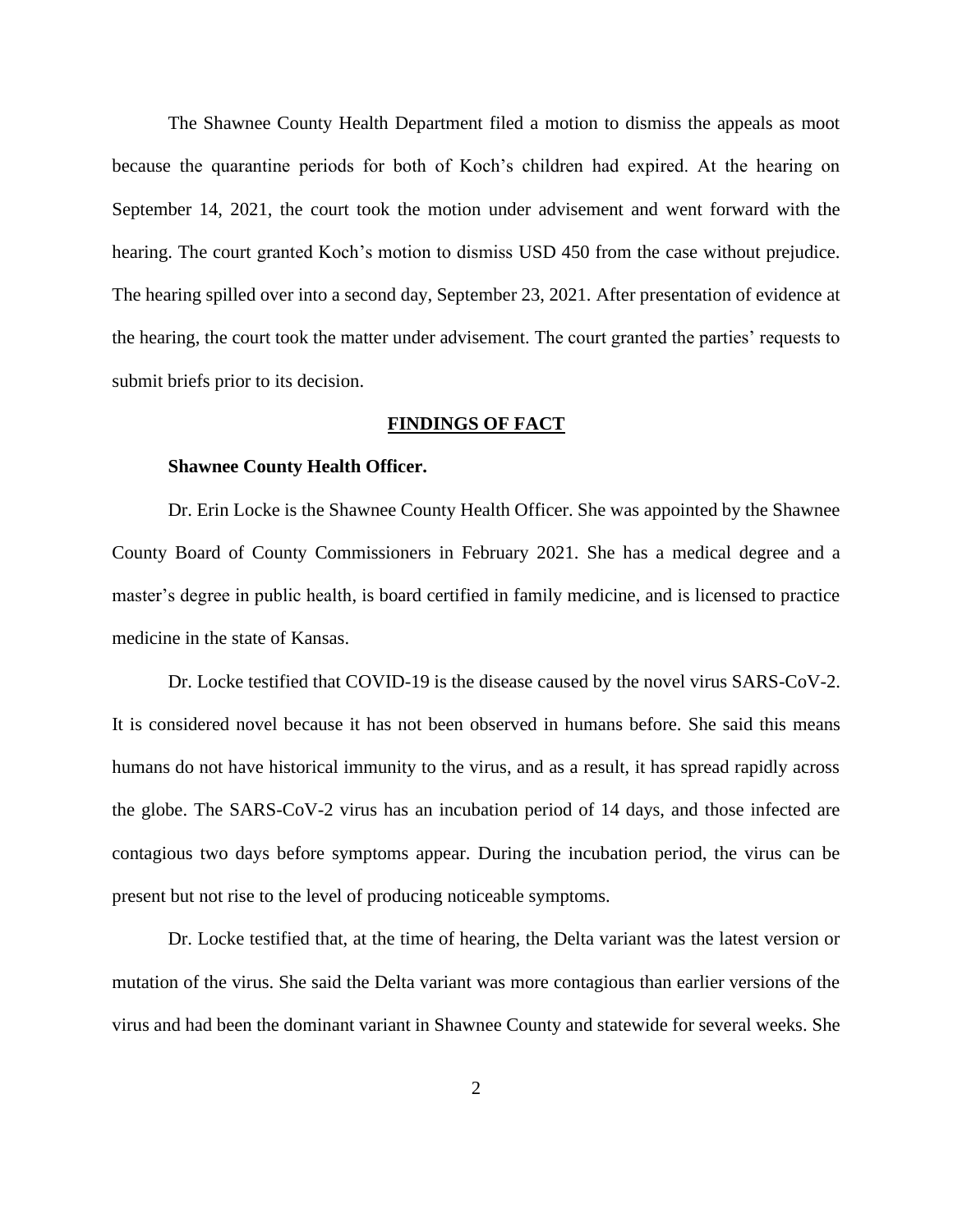said that there were more cases of school-aged children infected with the Delta variant and hospitalized than with prior versions of the virus.

Dr. Locke testified that certain measures are taken to slow the spread of the virus, including vaccination, wearing masks, physical distancing, hand washing and general disinfection, improving ventilation, and imposing isolation for those infected and quarantines for those exposed to the virus. These measures are part of the guidance given to local health departments by the Kansas Department of Health and Environment ("KDHE") for controlling the spread of the virus.

Dr. Locke said isolation is a ten-day period of separation for those who have tested positive for COVID-19. The ten-day period is based on studies that suggest that most people are infectious to others for no more than ten days once symptoms have started, with some exceptions. Quarantine is a 14-day period of separation for those who have been exposed to the virus "who now have a high chance that [the] virus is inside their body but they have not yet been tested positive." The isolation and quarantine timelines come from the Centers for Disease Control ("CDC") at the federal level, down to KDHE, and then are passed on to local health departments. The court takes judicial notice that CDC guidelines regarding isolation and quarantine have changed since the hearing in this matter, but the details of such changes are not relevant to the analysis here.

## **Guidelines for Shawnee County schools.**

Dr. Locke testified that the Shawnee County Health Department provided a set of COVID-19 guidelines to Shawnee County K-12 schools prior to the beginning of the 2021-22 school year. There are six public school districts in Shawnee County, including USD 450, with 65 different schools. There are 10 additional private schools. Altogether there are 30,000 school children and 6,500 school staff members in Shawnee County. The K-12 guidelines state that they are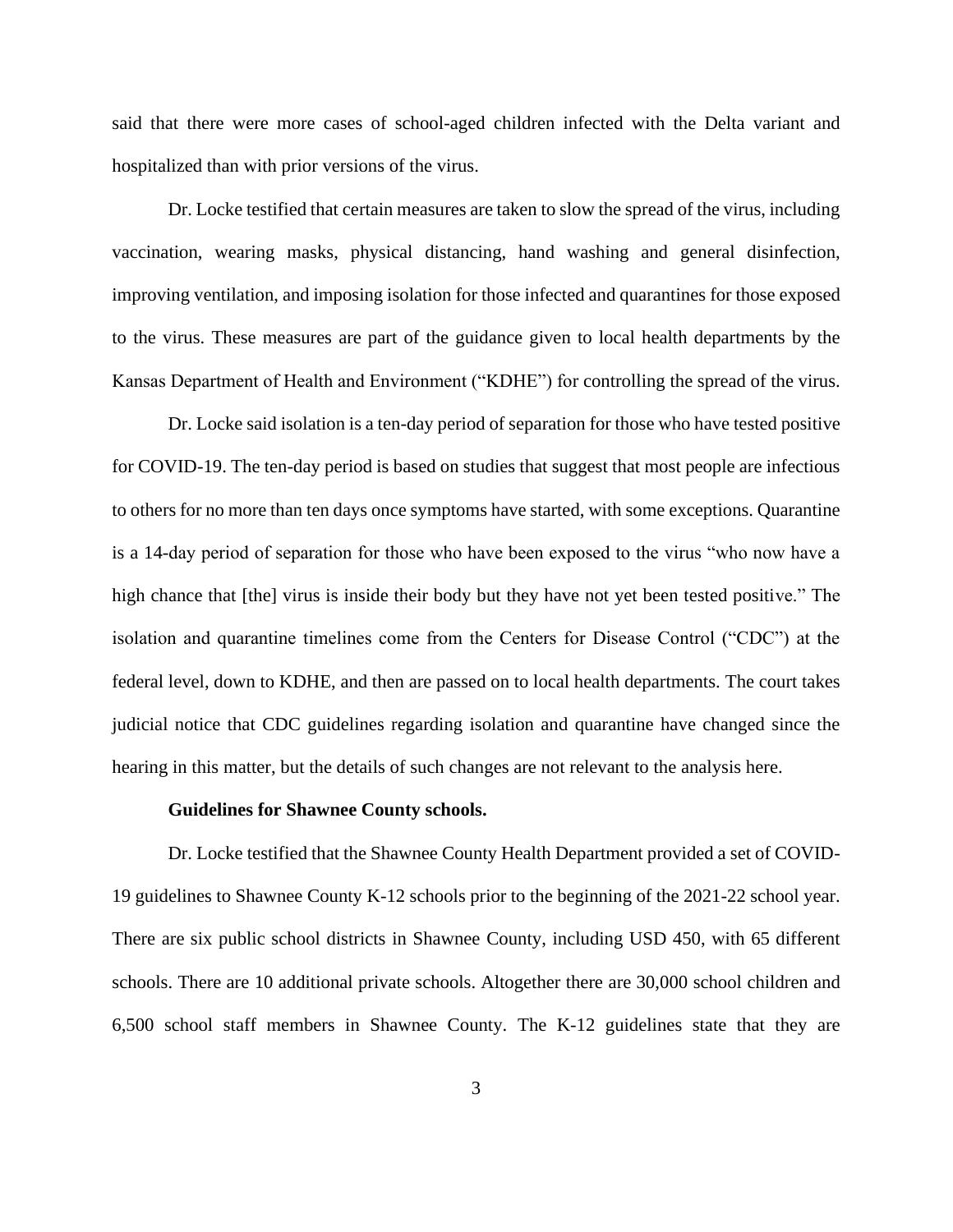"recommendations" that contain "the key COVID-19 control measures that should be considered by school district leaders as they prepare for the 2021-22 school year." The guidelines were developed based on a review of other federal government, state government, and private entity guidelines, and vetted through the Shawnee County Public Health Technical Advisory Board. The Advisory Board was created by the Board of County Commissioners to assist the Shawnee County Health Officer, and it included a local physician and representatives of two hospitals and a mental health and substance abuse treatment center.

Dr. Locke said the Shawnee County Health Department has a liaison to local schools. There is a weekly meeting involving the Shawnee County Health Department and local school officials to share information on spread of the virus in the community and discuss how to implement the K-12 guidelines in the schools. The liaison is available to schools at any time to answer questions or discuss how to apply the guidelines to specific scenarios in the school setting.

Dr. Locke described the then-current K-12 guidelines for quarantine as follows. Under the guidelines, a close contact with someone who is infectious means being within six feet of that person for ten minutes or more (cumulative) over a 24-hour period. If the person exposed is fully vaccinated or has tested positive for COVID-19 in the past six months, the person does not have to quarantine. Those with close contacts outdoors do not have to quarantine. Where both parties were wearing masks during close contact, the exposed person need not quarantine. Otherwise, an exposed student is offered the Test to Learn, Test to Play option where the student comes to school but must take a COVID test each morning, and with a negative test the student is allowed to stay if the student wears a mask.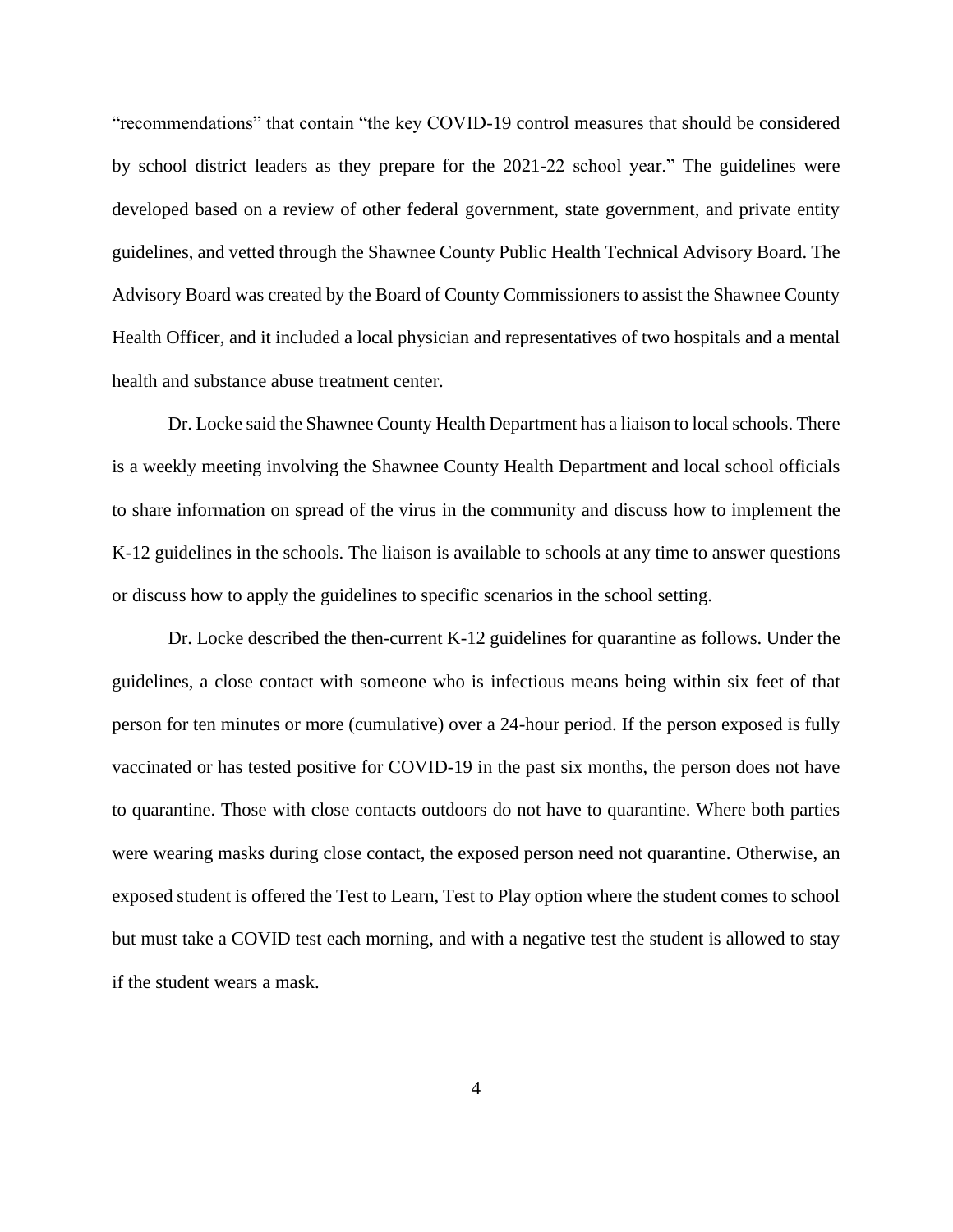Dr. Locke testified that when the school becomes aware of a positive COVID test, the school conducts the contact tracing to determine the existence of close contacts. The school reports to the Shawnee County Health Department the identity of those who test positive for COVID as well as that person's close contacts. Dr. Locke provided the schools with an electronically fillable quarantine order with her pre-printed signature to issue to students and parents when the school determines the student is a close contact. This form is described in greater detail below. Dr. Locke said she authorized the schools to fill in the date blanks on the quarantine form with her pre-printed signature, then provide it to the affected students and parents. She said she only occasionally asks law enforcement to serve a copy of the quarantine order on the affected students and parents, leaving it to the schools to do so in most cases.

Dr. Locke testified that she relied on the schools to issue these quarantine orders because the Shawnee County Health Department cannot investigate close contacts for every positive case of COVID-19. She said at the time there were approximately 90 cases of COVID-19 reported each day in Shawnee County, many of which were never investigated because of the lack of resources to do so. She testified that in the school setting "it's a matter of being able to get them the order that they need at the time that they need it," and by "attempting to utilize the resources that we have, we partner with the schools."

## **Quarantine of Child 1.**

J.K. is 13 years old and is a student in the eighth grade at Shawnee Heights Middle School, part of USD 450. The school district at the time required that students wear masks at school. The school district excused J.K. from the mask requirement because she brought a doctor's note indicating that she should be exempt from wearing a mask.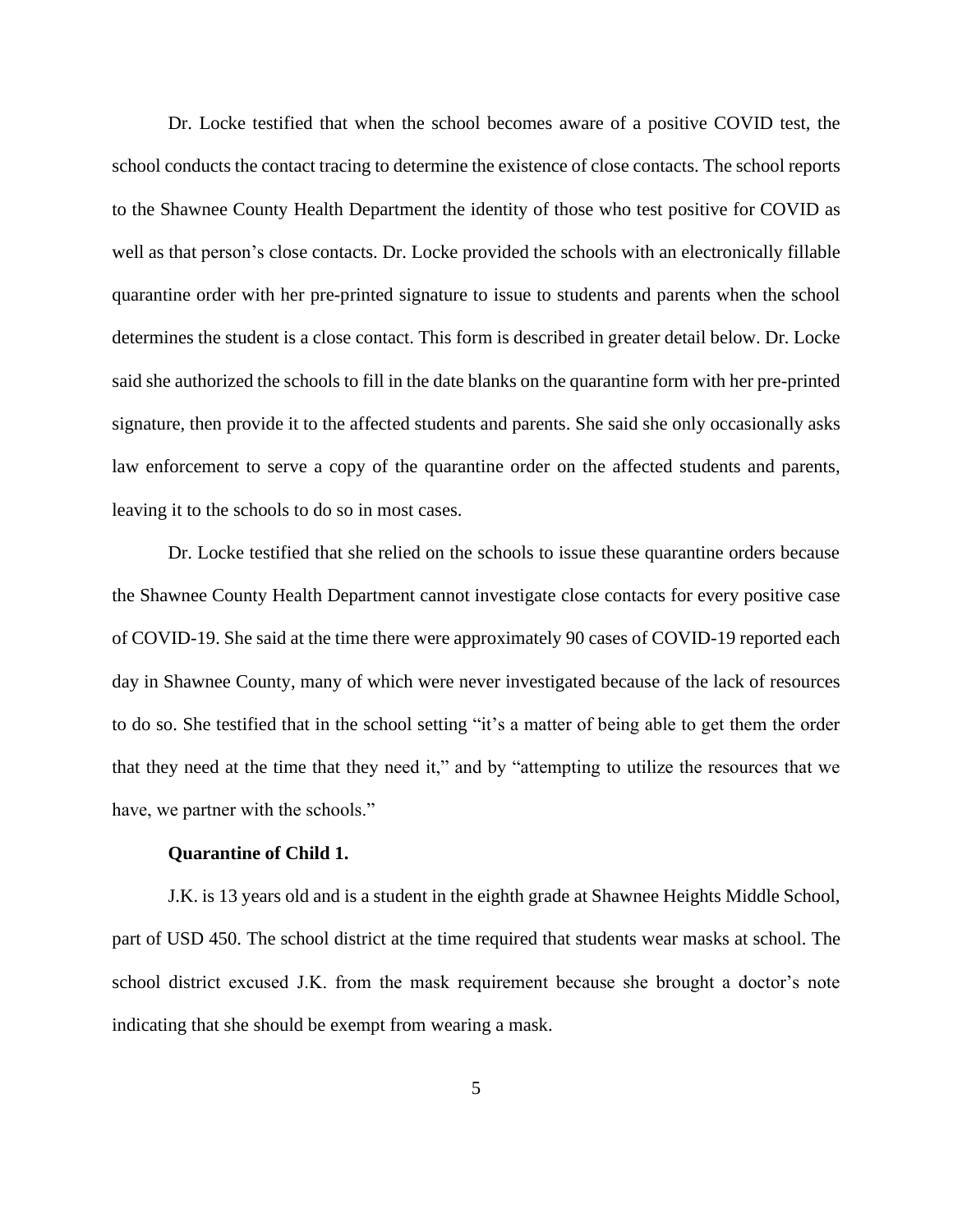On Monday, August 23, 2021, J.K. attended an honors math class in person with other students. The middle school later discovered that one of the students in the class tested positive for COVID-19. J.K testified that she did not sit next to this student. She said she sat a couple of feet in front of the student during class. She said she did not have any other contact with this student.

On Friday, August 27, 2021, J.K was called to the principal's office via the school intercom. She was placed in a room by herself in the administrative office area. She texted Koch, her mother, to come pick her up. J.K. talked to the principal who said she was being quarantined because someone in her class tested positive for COVID-19. J.K. said she was not told what day she was exposed. J.K. did not receive a copy of a quarantine order. J.K had attended school all week until she was sent home on August 27.

J.K. returned to school on Monday, August 30, 2021. Koch testified that she sent J.K. back to school because J.K. had no symptoms of illness. J.K. was once again called to the principal's office and put in a room by herself. The principal told her she could not be in school. J.K. said she was told she was exposed to COVID-19 because she did not wear a mask. J.K. said no one asked her about where she was sitting in relation to the infected student or any other details. The principal said she could come back to school the next week.

Tim Urich is the principal of Shawnee Heights Middle School. In cases where a student tests positive for COVID-19, he does not do the contact tracing but does much of the communication among the students, parents, teachers, and other staff involved. He testified that concerning J.K.'s possible exposure, he talked to the math teacher and learned that J.K. sat next to the student who tested positive and sat next to that person during math class on August 23 and 24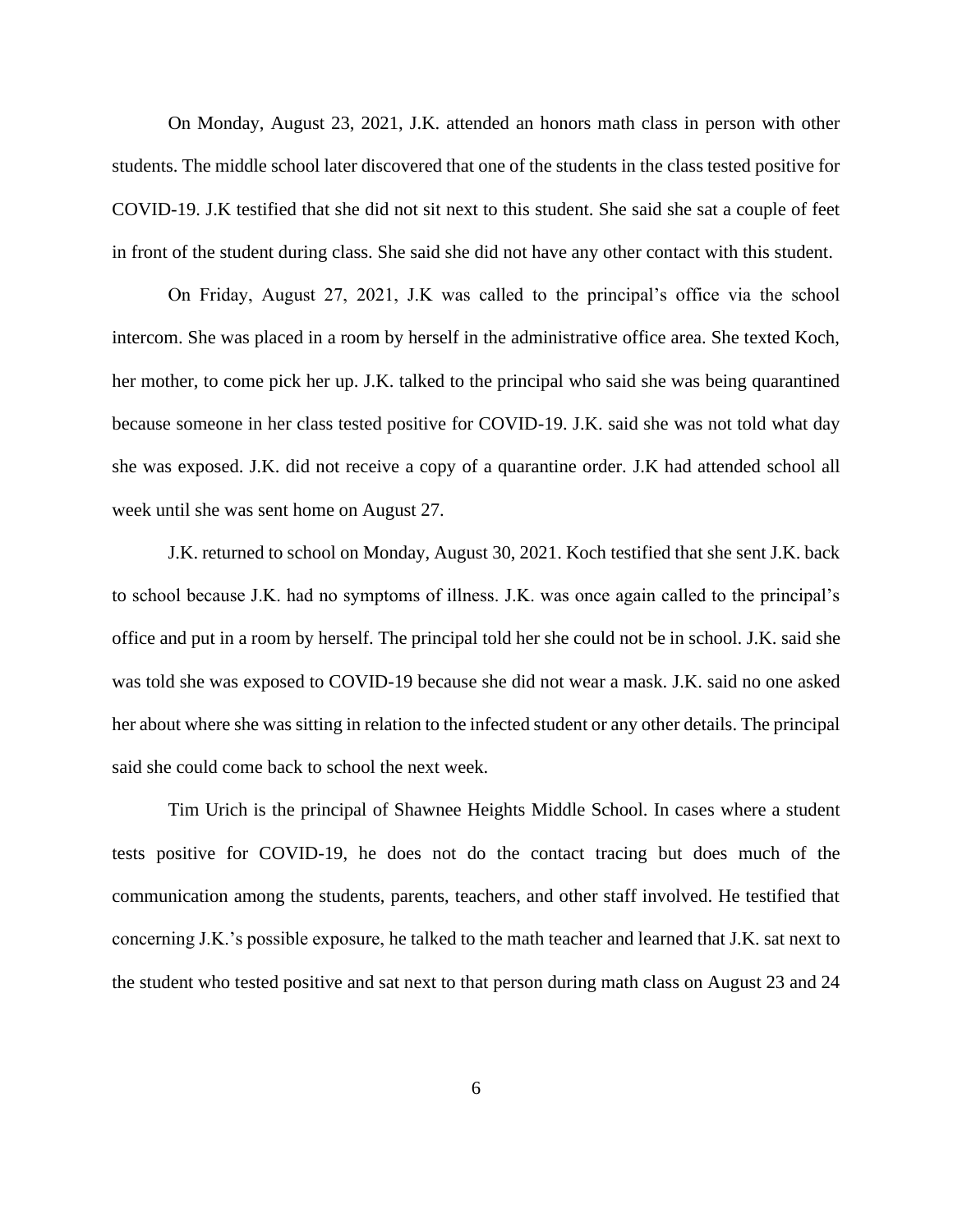for two 45-minute class periods. He learned that J.K. was not wearing a mask during that time, and J.K. and the positive student sat 17-24 inches apart during class.

Urich said the student tested positive for COVID-19 using a home test on Wednesday, August 25, 2021. He called Koch to give her notice about J.K.'s possible exposure. The student's positive PCR test result was not available until Thursday, August 26, at 6 p.m. On Friday, August 27, at 8:30 a.m., the school nurse emailed the quarantine orders to Koch.

J.K. said the school staff knew she had a doctor's note allowing her not to wear a mask, and J.K. had never been required to wear one at school. J.K. did not know if anyone else from the honors math class had been quarantined. J.K. was not tested for COVID-19 and did not know if she had it after the alleged August 23, 2021, exposure.

Koch received documents regarding J.K.'s quarantine on Friday, August 27. She received them via email from the school district and they were tacked on the door of her ex-husband's home. The first document was addressed to J.K. on USD 450 letterhead dated August 27. It was signed by Jennifer O'Neal, RN, the school nurse. It said in pertinent part:

"Shawnee Heights USD 450 and the Shawnee County Health Department have identified you as a possible close contact of someone who tested positive for COVID-19. Please refer to the attached Shawnee County Public Health Order for quarantine protocols.

. . .

Your incubation quarantine period can be ten (10) days or seven (7) days, as outlined in the attached Public Health Order.

For the ten (10) day incubation quarantine period, you will be confined to your home from 08/25/2021 to 09/04/2021, at which time you may return to your regular routine.

For the seven (7) day incubation quarantine period, if you are asymptomatic, you may get a PCR test on 8/30/21 or 8/31/21 and return 9/1/21 if the test is negative.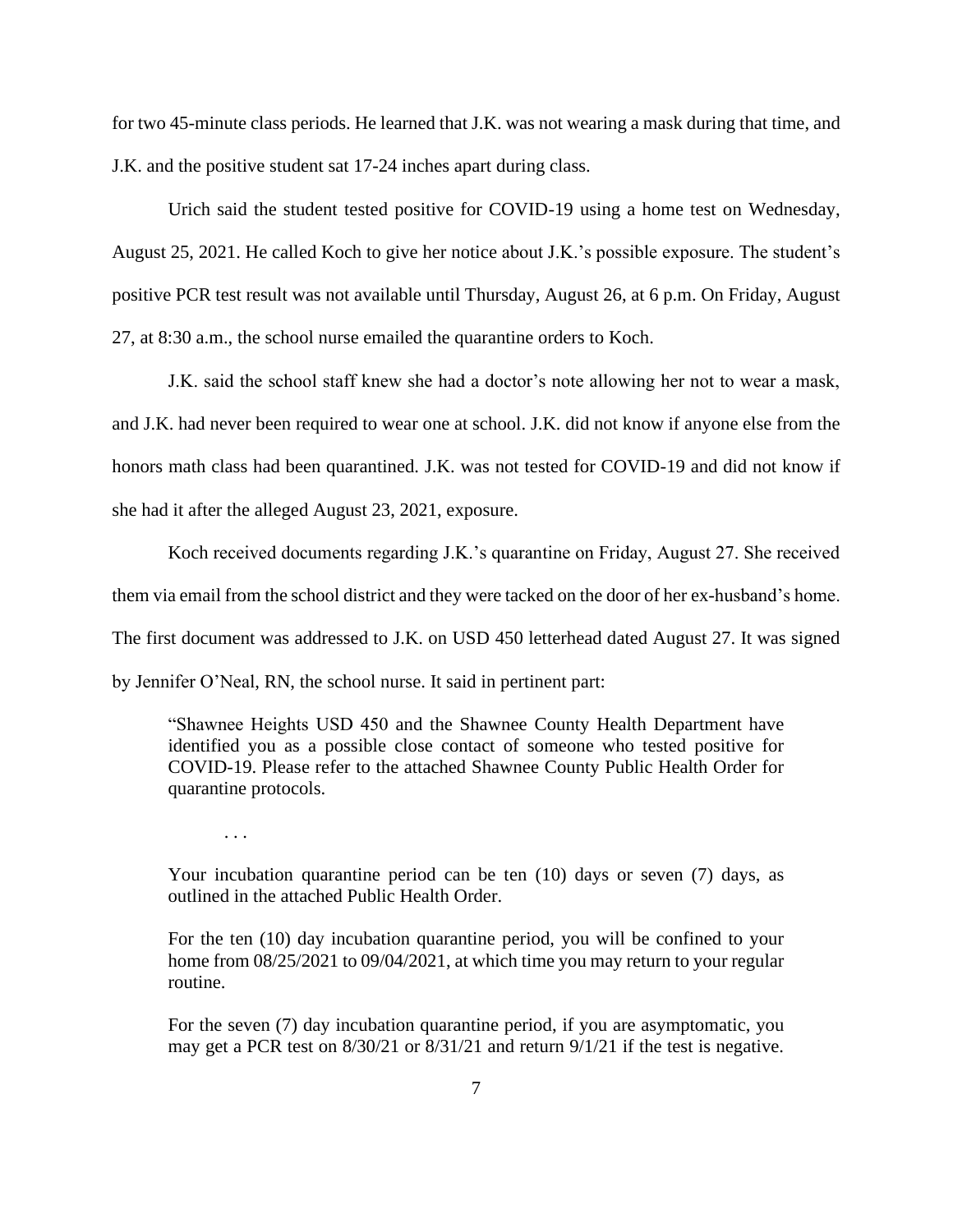You must provide a copy of your test results to your school nurse before you can return to class."

Attached to this was a three-page document addressed to J.K. on Shawnee County Health

Department letterhead dated August 27. It was signed by Erin Locke, MD, MPH, Shawnee County

Health Officer. Dr. Locke testified that she did not fill out the form or personally sign it. It said in

pertinent part:

"The Shawnee County Health Officer believes you to be at high risk of developing COVID-19 as a result of one or more of the following: An exposure to infectious COVID-19 from a non-household contact on 8/24/21.

. . .

You are exempted from this quarantine if you have COVID-19 immunity [vaccine immunity or natural immunity documented by a PCR or antigen test] and do not have symptoms.

# **Terms of Quarantine**

- 1. You are confined to your home at [address omitted] for the duration of the quarantine period identified below.
- 2. You may not have visitors to your home unless authorized by SCHD.

. . .

# **Quarantine Law**

It is very important that you comply with this quarantine order. Your health and the health of others depends upon it. If necessary, this quarantine order may be enforced by law enforcement at the direction of the Shawnee County Health Officer.

. . .

If you have any questions regarding this quarantine order, please contact the Shawnee county Health Department at 785-251-5668 or the Shawnee County COVID-19 Hotline at 785-251-4949."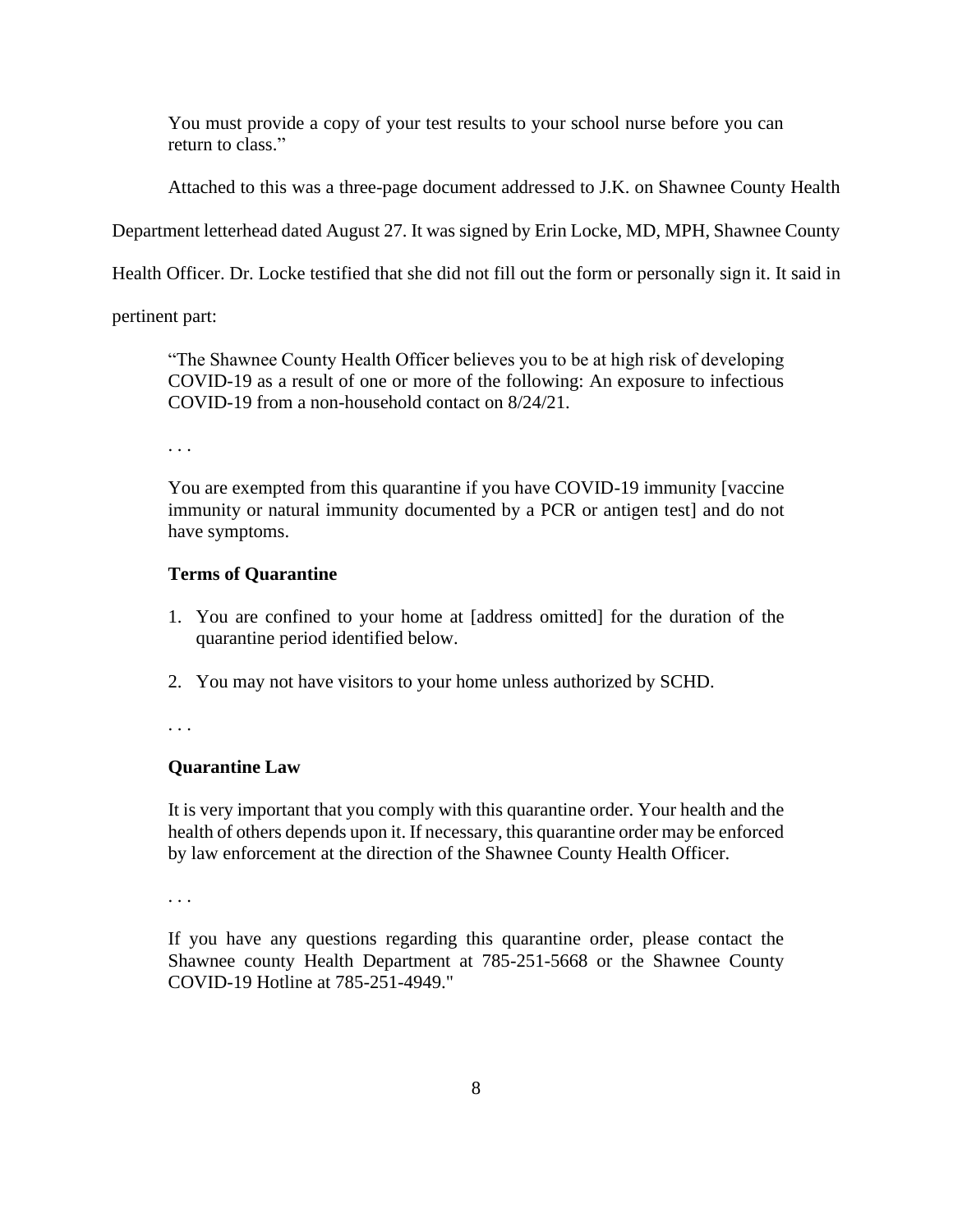# **Quarantine of Child 2.**

J.K. is 15 years old and is a student in the tenth grade at Shawnee Heights High School, part of USD 450 in Shawnee County, Kansas. The school district at the time required that masks be worn at school. The school district excused J.K. from the mask requirement because she brought a doctor's note indicating that she should be exempt from wearing a mask.

J.K. is a member of the dance team at the high school. On Thursday morning, August 26, 2021, J.K. went to dance team practice before school and attended school that day. On Thursday evening, August 26, J.K. went to a slumber party at a teammate's house. There were 14 or 15 other girls at the party, all of them members of the dance team. The girls were sitting on the living room floor, and no one wore masks. Later the group went to the store together and came back to the house to sleep. J.K. went to school as usual on Friday, August 27.

J.K. went to school on Monday, August 30. The dance team was scheduled to take team photos after school at practice. When J.K. arrived at practice, she was told by adults to stay six feet away from others because she was not wearing a mask and a member of the team had tested positive for COVID-19. Practice was then dismissed, and J.K. went home.

J.K. went to school on Tuesday, August 31. During second hour J.K. was told to get her things and go to the principal's office. The principal said it was not safe for J.K. to be in school. J.K. testified that she was not asked any questions about the slumber party and not given any sort of quarantine order. J.K. said she was given a paper with COVID-19 testing locations. Koch picked up J.K. from school. J.K. testified that some of the girls at the slumber party were quarantined and some were not.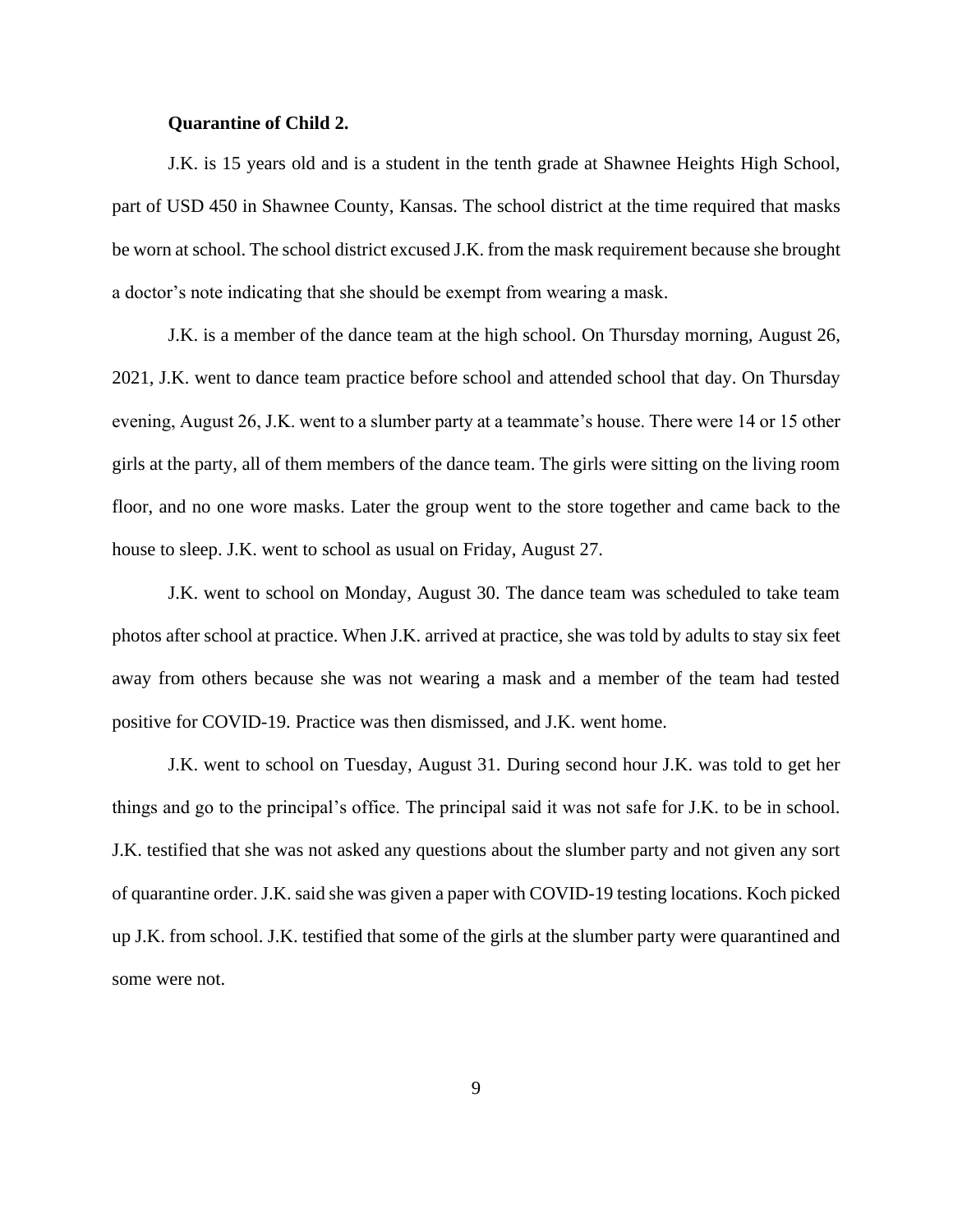Koch received documents regarding J.K.'s quarantine on Tuesday, August 31. She received

them via email from the school district and they were tacked on the door of her ex-husband's home.

The first document was addressed to J.K. on USD 450 letterhead dated August 31. It was

signed by Jennifer Schultz, LPN, SHHS Health Room. It said in pertinent part:

"Shawnee Heights USD 450 and the Shawnee County Health Department have identified you as a possible close contact of someone who tested positive for COVID-19. Please refer to the attached Shawnee County Public Health Order for quarantine protocols.

. . .

Your incubation quarantine period can be ten (10) days or seven (7) days, as outlined in the attached Public Health Order.

For the ten (10) day incubation quarantine period, you will be confined to your home from 08/27/2021 to 09/05/2021. You may return to your regular routine on 09/06/2021.

For the seven (7) day incubation quarantine period, if you are asymptomatic, you may get a PCR test on 09/01 or 09/02 and return 9/3 if the test is negative. You must provide a copy of your test results to your school nurse before you can return to class."

Attached to this was a three-page document addressed to J.K. on Shawnee County Health

Department letterhead dated August 31. It was signed by Erin Locke, MD, MPH, Shawnee County

Health Officer. Dr. Locke testified that she did not fill out the form or personally sign it. It said in

pertinent part:

"The Shawnee County Health Officer believes you to be at high risk of developing COVID-19 as a result of one or more of the following: An exposure to infectious COVID-19 from a non-household contact on 8/26/21.

. . .

You are exempted from this quarantine if you have COVID-19 immunity [vaccine immunity or natural immunity documented by a PCR or antigen test] and do not have symptoms.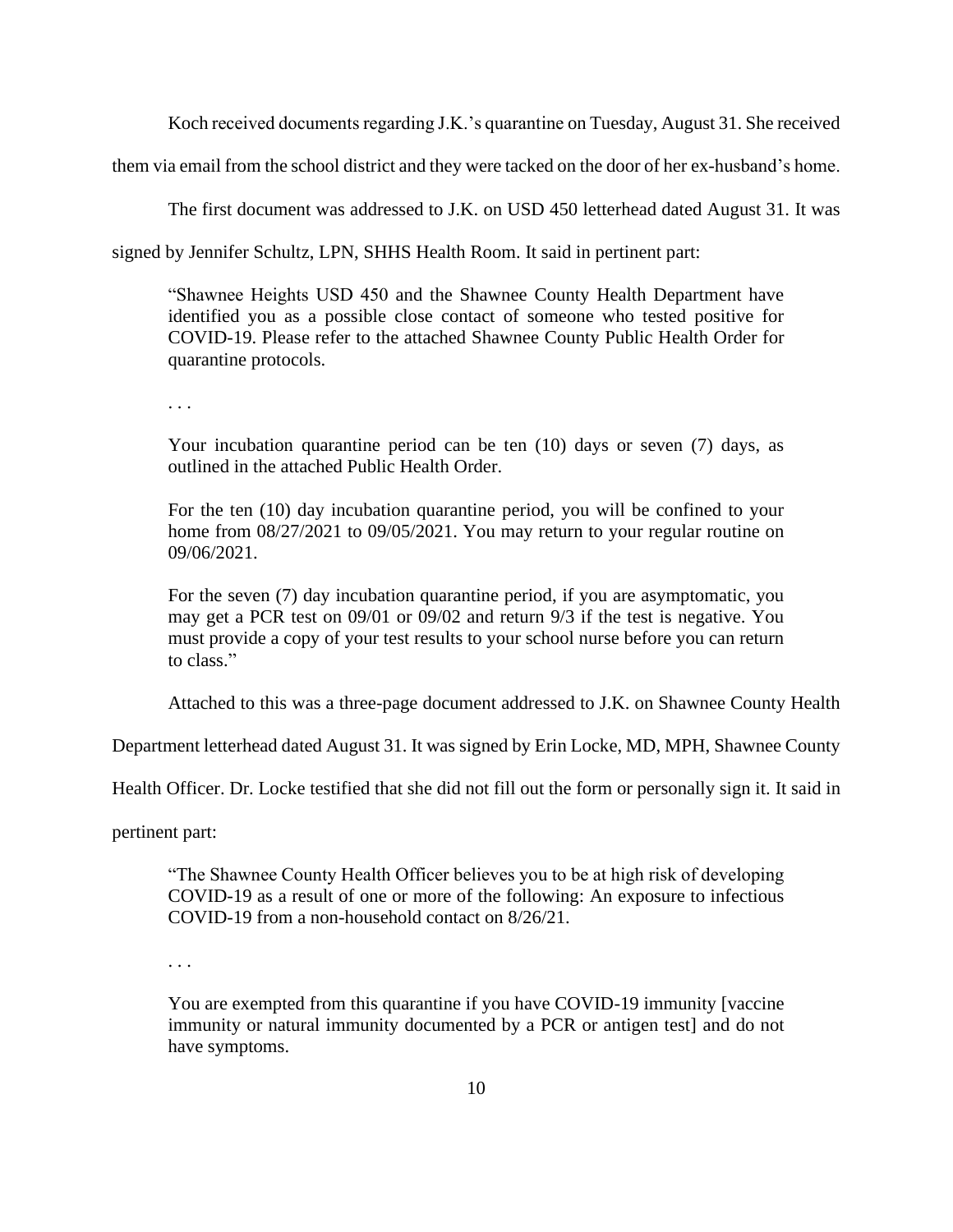# **Terms of Quarantine**

- 1. You are confined to your home at [address omitted] for the duration of the quarantine period identified below.
- 2. You may not have visitors to your home unless authorized by SCHD.

. . .

# **Quarantine Law**

It is very important that you comply with this quarantine order. Your health and the health of others depends upon it. If necessary, this quarantine order may be enforced by law enforcement at the direction of the Shawnee County Health Officer.

. . .

If you have any questions regarding this quarantine order, please contact the Shawnee county Health Department at 785-251-5668 or the Shawnee County COVID-19 Hotline at 785-251-4949."

J.K testified that the principal changed the exposure date to the morning of Thursday,

August 26, so that members of the dance team who were quarantined could return (if they tested negative for COVID-19) in time to perform at the high school football game on Friday, September 3. Koch testified that this change did not come from the Shawnee County Health Officer. J.K. testified that she returned to school on Tuesday, September 7. J.K. was not tested for COVID-19 and did not know if she had it after the alleged August 26, 2021, exposure.

Dr. Locke testified that she was not aware of the underlying facts of either student's exposure before the school issued the orders. She said the Shawnee County Health Department did not participate in the contact tracing or review the quarantine orders before the school issued them via email. Dr. Locke said she had the quarantine orders served by the sheriff as an additional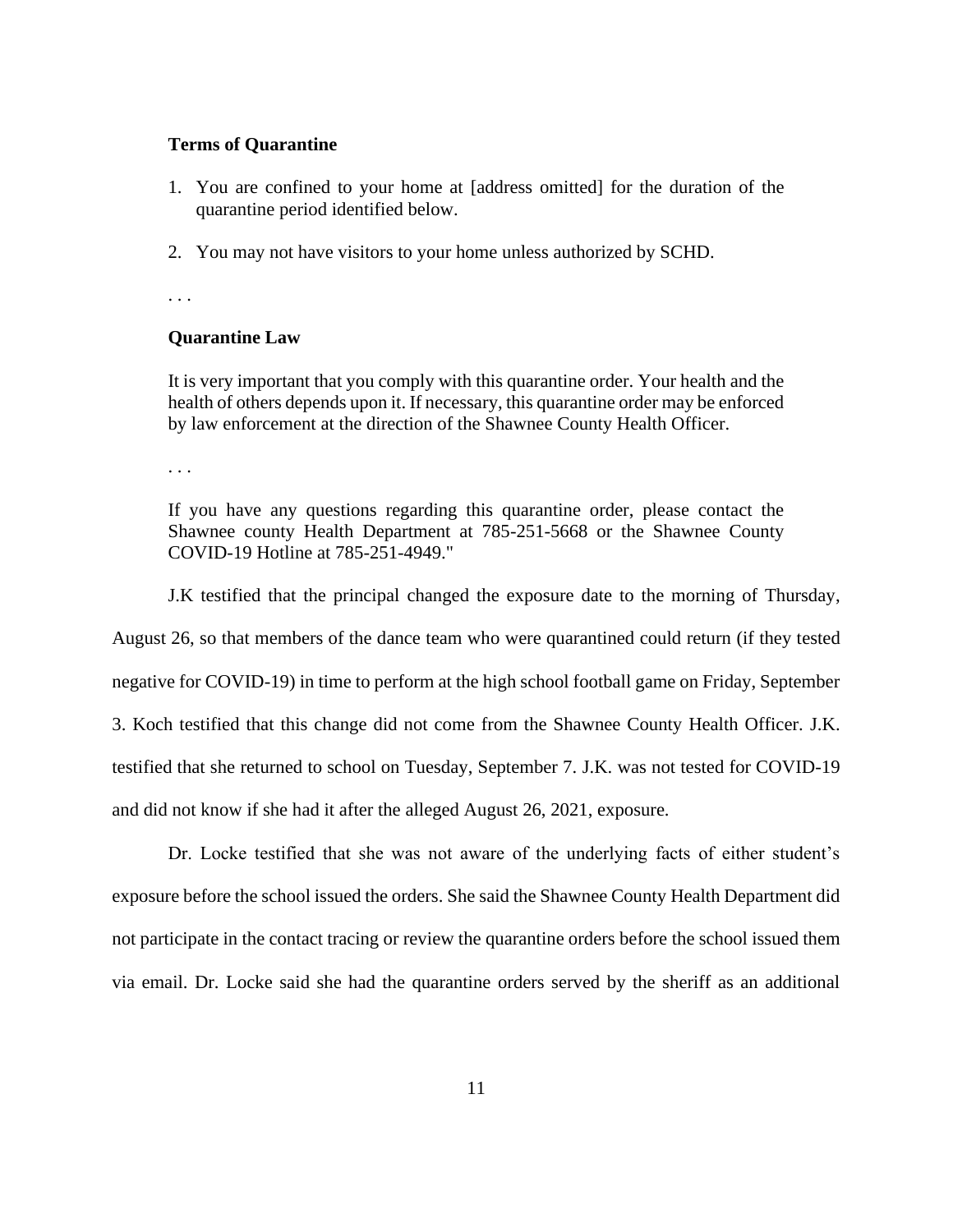precaution after hearing from others that Koch's children had either broken or threatened to break the quarantine orders issued by the school.

# **CONCLUSIONS OF LAW**

Before addressing the arguments made by the parties, it is necessary to understand the contours of Kansas law relating to the powers and duties of certain government officials and others at the state and local levels when it comes to matters of public health.

## **A. OVERVIEW.**

# **1. KANSAS DEPARTMENT OF HEALTH AND ENVIRONMENT – DUTIES AND POWERS.**

The secretary of KDHE "shall exercise general supervision of the health of the people of the state." K.S.A. 65-101. The secretary has the power to, among other things, "investigate the causes of disease, including especially, epidemics and endemics" and "take action to prevent the introduction of infectious or contagious disease into this state and to prevent the spread of infectious or contagious disease within this state." K.S.A. 65-101(a)(2) and (5).

"The secretary of health and environment may adopt rules and regulations necessary to carry out the provisions of subsection (a). In addition to other remedies provided by law, the secretary is authorized to apply to the district court, and such court shall have jurisdiction upon a hearing and for cause shown to grant a temporary or permanent injunction to compel compliance with such rules and regulations." K.S.A. 65-101(b).

"The secretary of health and environment is authorized to issue such orders and adopt rules and regulations as may be medically necessary and reasonable to prevent the spread and dissemination of diseases injurious to the public health, including, but not limited to, providing for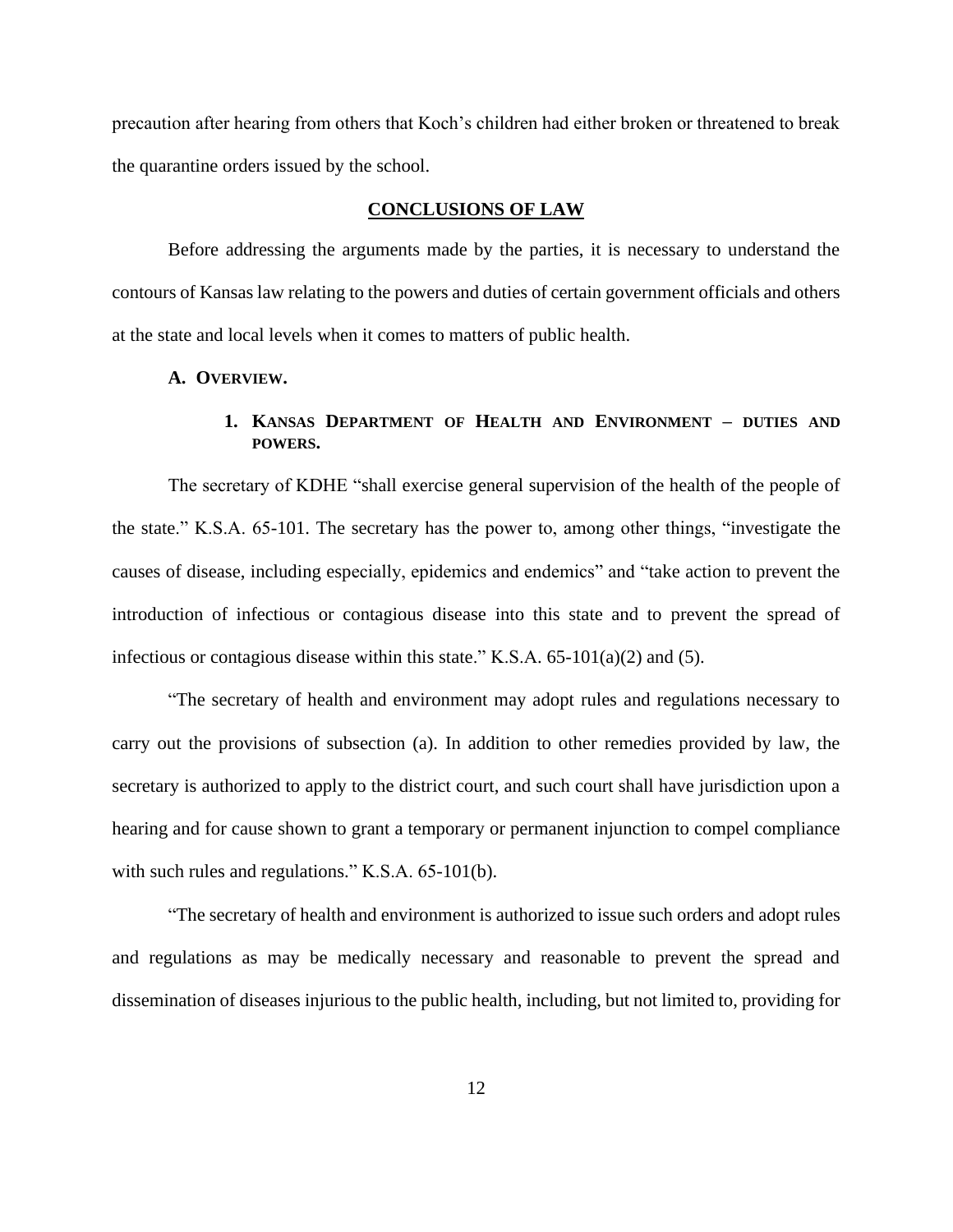the testing for such diseases and the isolation and quarantine of persons afflicted with or exposed to such diseases." K.S.A. 65-128(b).

"Whenever the county or joint board of health or the local health officer neglects to properly isolate and quarantine infectious or contagious diseases and persons afflicted with or exposed to such diseases as may be necessary to prevent the spread thereof, the secretary of health and environment may quarantine any area in which any of these diseases may show a tendency to become epidemic." K.S.A. 65-126.

# **2. LOCAL HEALTH OFFICERS – DUTIES AND POWERS.**

"The board of county commissioners of each county shall act as the county board of health for the county. Each county board shall appoint a person licensed to practice medicine and surgery, preference being given to persons who have training in public health, who shall serve as the local health officer and who shall act in an advisory capacity to the county board of health." K.S.A. 65- 201(a). This provision applies to counties with populations of 100,000 people or more, and this includes Shawnee County. Dr. Locke is the duly appointed Shawnee County Health Officer. There is no dispute that she meets the statutory qualifications.

The local health officer "shall make an investigation of each case of . . . contagious or communicable diseases as may be required, and shall use all known measures to prevent the spread of any such infectious, contagious or communicable disease. . . ." K.S.A. 65-202(c)(1). A local health officer may be removed from office or convicted of a misdemeanor for failure or neglect in performing statutory duties. K.S.A. 65-202(c)(2).

K.S.A. 65-119(a) sets forth additional duties and powers:

"Any county or joint board of health or local health officer having knowledge of any infectious or contagious disease, or of a death from such disease,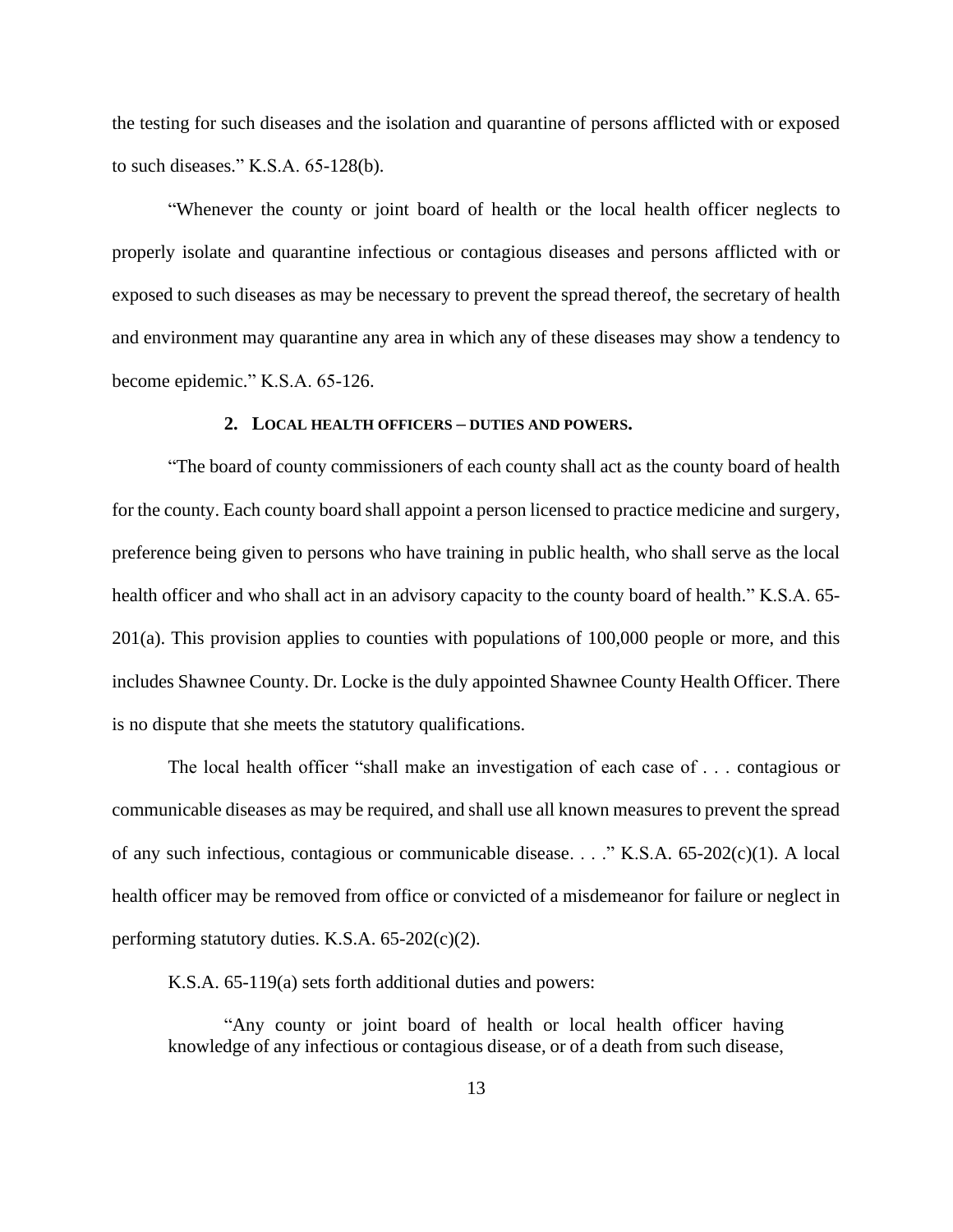within their jurisdiction, shall immediately exercise and maintain a supervision over such case or cases during their continuance, seeing that all such cases are properly cared for and that the provisions of this act as to isolation, restriction of communication, quarantine and disinfection are duly enforced. The county or joint board of health or local health officer shall communicate without delay all information as to existing conditions to the secretary of health and environment. The local health officer shall confer personally, if practicable, otherwise by letter, with the person in attendance upon the case, as to its future management and control. The county or joint board of health or local health officer is hereby empowered and authorized to prohibit public gatherings when necessary for the control of any and all infectious or contagious disease."

"Any disclosure or communication of information relating to infectious or contagious

diseases required to be disclosed or communicated under subsection (a) of this section shall be

confidential and shall not be disclosed or made public," with certain exceptions. K.S.A. 65-119(b).

The secretary of KDHE and local health officers are empowered to order isolation and

quarantine as well as order certain persons to obtain medical evaluation and treatment. K.S.A. 65-

129b says:

"(a) Notwithstanding the provisions of K.S.A.  $65-119$ ,  $65-122$ ,  $65-123$ ,  $65-$ 126 and 65-128, and amendments thereto, and any rules or regulations adopted thereunder, in investigating actual or potential exposures to an infectious or contagious disease that is potentially life-threatening, the local health officer or the secretary:

(1)(A) May issue an order requiring an individual who the local health officer or the secretary has reason to believe has been exposed to an infectious or contagious disease to seek appropriate and necessary evaluation and treatment;

(B) when the local health officer or the secretary determines that it is medically necessary and reasonable to prevent or reduce the spread of the disease or outbreak believed to have been caused by the exposure to an infectious or contagious disease, may order an individual or group of individuals to go to and remain in places of isolation or quarantine until the local health officer or the secretary determines that the individual no longer poses a substantial risk of transmitting the disease or condition to the public;

(C) if a competent individual of 18 years of age or older or an emancipated minor refuses vaccination, medical examination, treatment or testing under this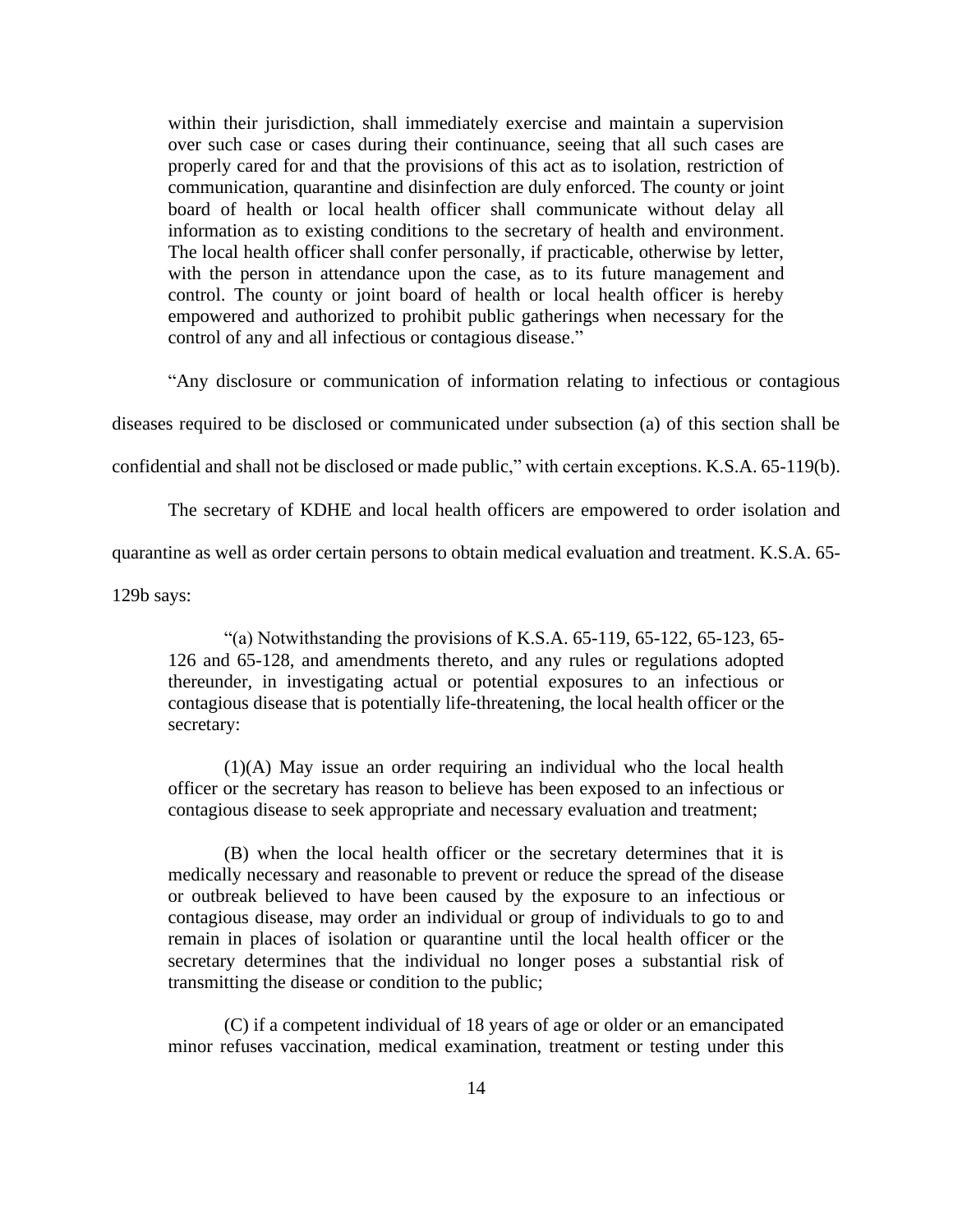section, may require the individual to go to and remain in a place of isolation or quarantine until the local health officer or the secretary determines that the individual no longer poses a substantial risk of transmitting the disease or condition to the public; and

(D) if, on behalf of a minor child or ward, a parent or guardian refuses vaccination, medical examination, treatment or testing under this section, may require the minor child or ward to go to and remain in a place of isolation or quarantine and must allow the parent or guardian to accompany the minor child or ward until the local health officer or the secretary determines that the minor child or ward no longer poses a substantial risk of transmitting the disease or condition to the public; and

(2) may order any sheriff, deputy sheriff or other law enforcement officer of the state or any subdivision to assist in the execution or enforcement of any order issued under this section."

The law contains certain requirements for the contents and delivery of isolation and

quarantine orders. K.S.A. 65-129c says in part:

"(a) If the local health officer or the secretary requires an individual or a group of individuals to go to and remain in places of isolation or quarantine under K.S.A. 65-129b, and amendments thereto, the local health officer or the secretary shall issue an order to the individual or group of individuals.

(b) The order shall specify:

(1) The identity of the individual or group of individuals subject to isolation or quarantine;

(2) the premises subject to isolation or quarantine;

(3) the date and time at which isolation or quarantine commences;

(4) the suspected infectious or contagious disease causing the outbreak or disease, if known;

(5) the basis upon which isolation or quarantine is justified; and

(6) the availability of a hearing to contest the order.

 $(c)(1)$  Except as provided in paragraph  $(2)$  of subsection  $(c)$ , the order shall be in writing and given to the individual or group of individuals prior to the individual or group of individuals being required to go to and remain in places of isolation and quarantine.

(2)(A) If the local health officer or the secretary determines that the notice required under paragraph (1) of subsection (c) is impractical because of the number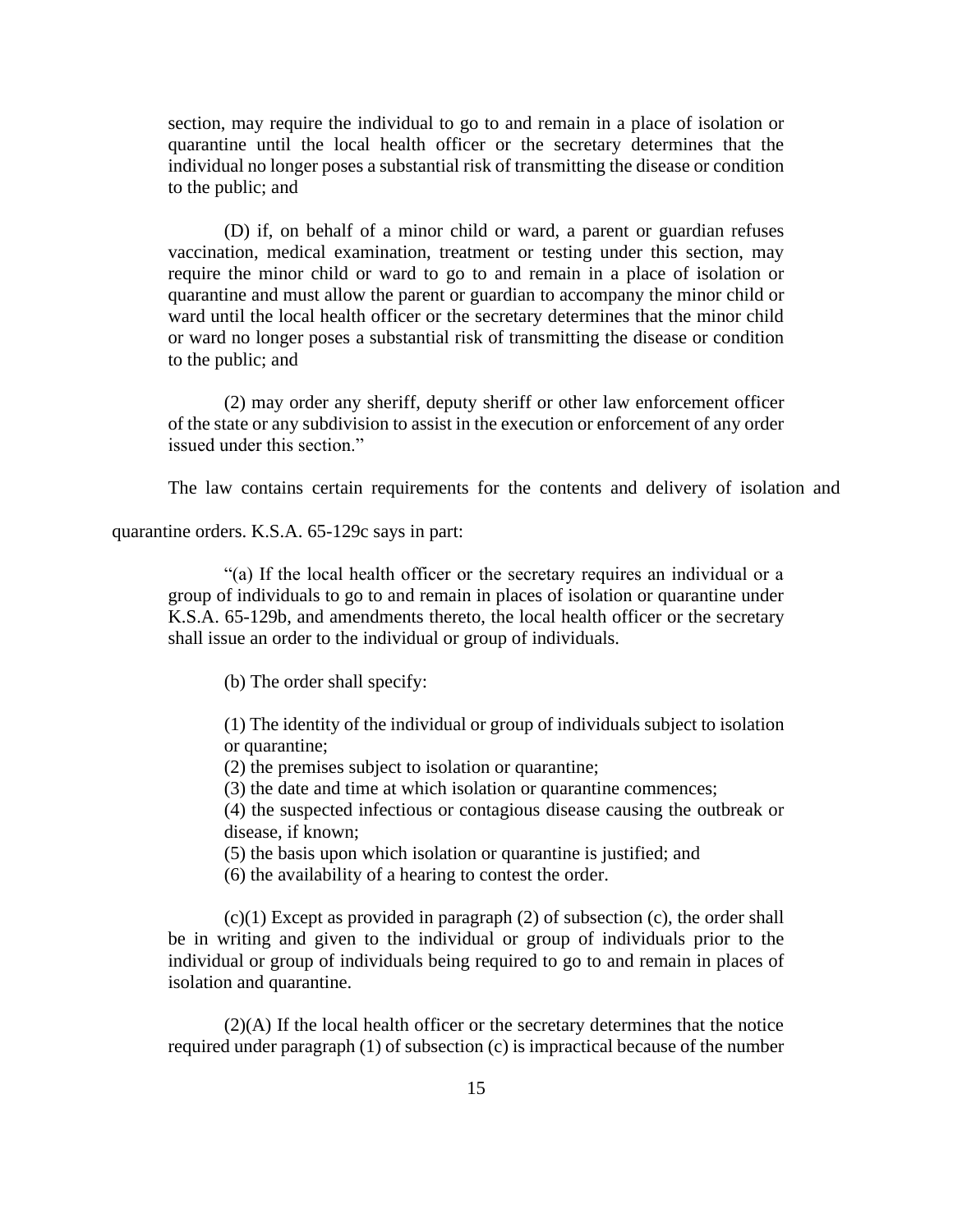of individuals or geographical areas affected, the local health officer or the secretary shall ensure that the affected individuals are fully informed of the order using the best possible means available.

(B) If the order applies to a group of individuals and it is impractical to provide written individual copies under paragraph (1) of subsection (c), the written order may be posted in a conspicuous place in the isolation or quarantine premises."

There are criminal penalties for violation of KDHE rules and regulations, violation of an

isolation order, breaking or evading quarantine, or knowingly concealing a case of infectious

disease. K.S.A. 65-129 says:

"Any person violating, refusing or neglecting to obey any of the rules and regulations adopted by the secretary of health and environment for the prevention, suppression and control of infectious or contagious diseases, or who leaves any isolation area of a hospital or other quarantined area without the consent of the local health officer having jurisdiction, or who evades or breaks quarantine or knowingly conceals a case of infectious or contagious disease shall be guilty of a class C misdemeanor."

Those convicted of a class C misdemeanor face penalties of up to one month in jail, K.S.A.

 $21-6602(a)(3)$ , and a fine of up to \$500, K.S.A. 21-6611(b)(3).

## **3. SCHOOL OFFICIALS – DUTIES AND POWERS.**

Teachers and school administrators, among others, are mandatory reporters of infectious

or contagious disease. K.S.A. 65-118(a) says:

"Whenever any person licensed to practice the healing arts or engaged in a postgraduate training program approved by the state board of healing arts, licensed dentist, licensed professional nurse, licensed practical nurse, administrator of a hospital, licensed adult care home-administrator, licensed physician assistant, licensed social worker, teacher or school administrator knows or has information indicating that a person is suffering from or has died from a reportable infectious or contagious disease as defined in rules and regulations, such knowledge or information shall be reported immediately to the county or joint board of health or the local health officer, together with the name and address of the person who has or is suspected of having the infectious or contagious disease, or the name and former address of the deceased individual who had or was suspected of having such a disease."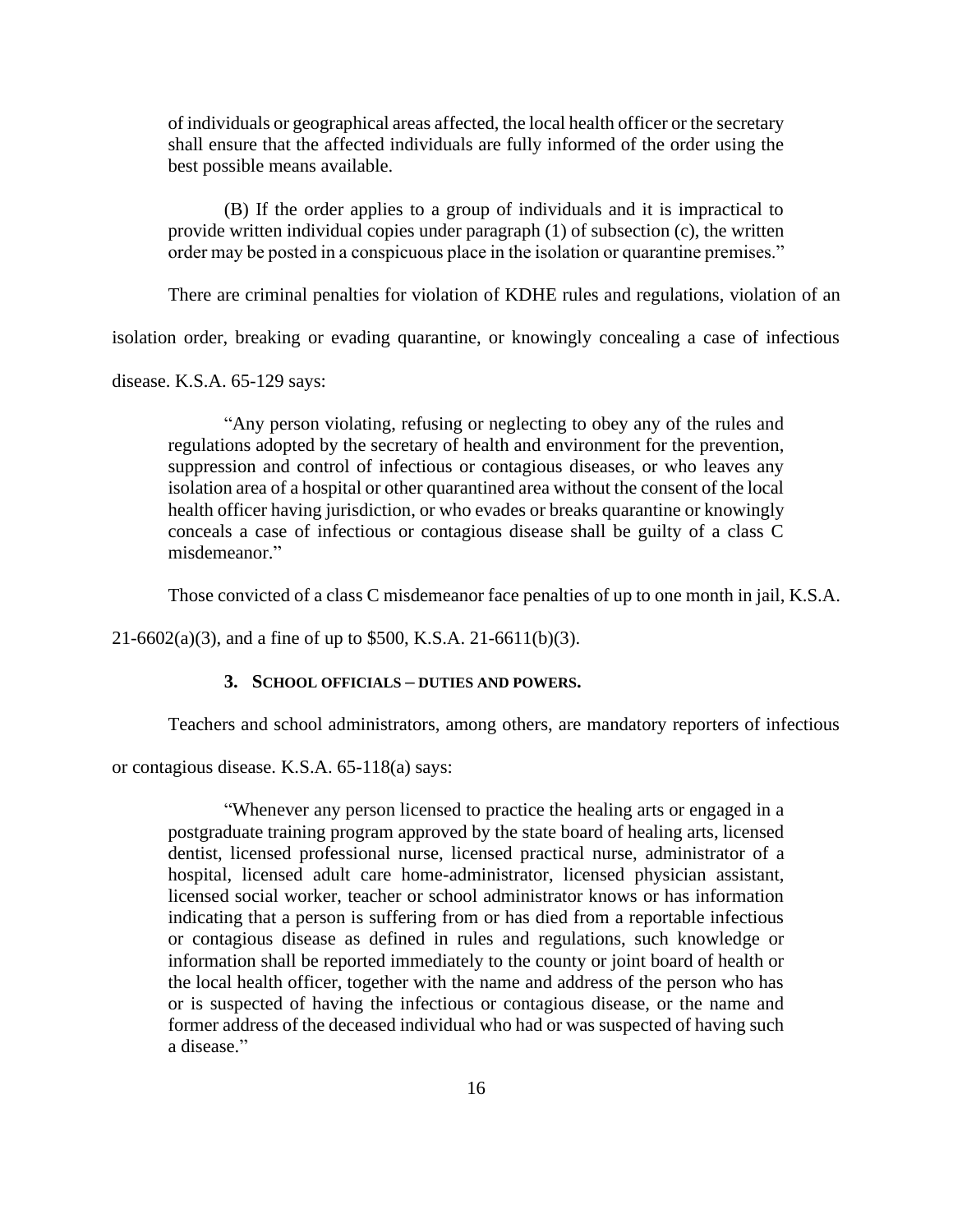These mandatory reporters are immune from civil and criminal liability and participation in judicial proceedings for reports made in good faith and without malice. K.S.A. 65-118(b). Information required to be reported under K.S.A. 65-118(a) shall be confidential and not be disclosed or made public, upon subpoena or otherwise, with certain exceptions. K.S.A. 65-118(c).

K.S.A. 65-122 concerns the exclusion of children and other persons "afflicted with an infectious or contagious disease dangerous to the public health" from school and child care facilities. Parents, along with a person in charge of any school or child care facility, have a duty to exclude affected children or other persons from these places. K.S.A. 65-122 says:

"No person afflicted with an infectious or contagious disease dangerous to the public health shall be admitted into any public, parochial or private school or licensed child care facility. It shall be the duty of the parent or guardian, and the principal or other person in charge of any public, parochial, private school or licensed child care facility to exclude therefrom any child or other person affected with a disease suspected of being infectious or contagious until the expiration of the prescribed period of isolation or quarantine for the particular infectious or contagious disease. If the attending person licensed to practice medicine and surgery or local health officer finds upon examination that the person affected with a disease, suspected of being infectious or contagious is not suffering from an infectious or contagious disease, he or she may submit a certificate to this effect to the person in charge of the public, parochial, private school or licensed child care facility and such person shall be readmitted to school or to the child care facility."

# **4. CHALLENGING AN ORDER MADE UNDER K.S.A. 65-129C.**

An individual quarantined under the authority of K.S.A. 65-129c may request a hearing in district court to challenge the quarantine order. K.S.A. 65-129c(d)(1). Koch requested a hearing on behalf of her minor children, J.K. and J.K., who were subject to the quarantine orders at issue. "The court shall grant the request for relief unless the court determines that the isolation or quarantine order is necessary and reasonable to prevent or reduce the spread of the disease or outbreak believed to have been caused by the exposure to an infectious or contagious disease."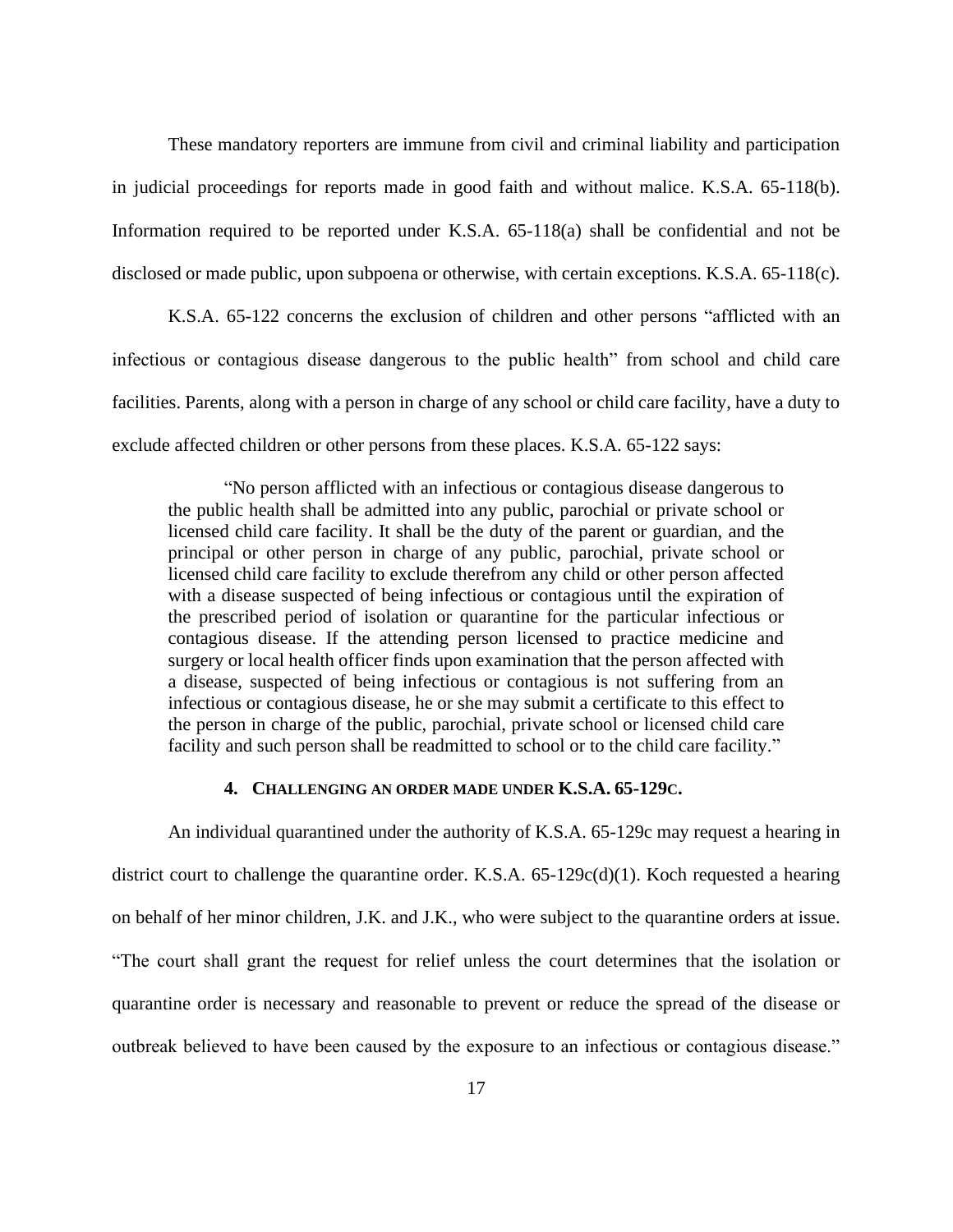K.S.A. 65-129c(d)(4)(C)(i). Further, "[i]f feasible, in making a determination under this paragraph (C), the court may consider the means of transmission, the degree of contagion, and, to the extent possible, the degree of public exposure to the disease." K.S.A. 65-129c(d)(4)(C)(ii).

# **B. MOOTNESS.**

Shawnee County filed a motion to dismiss these cases prior to the hearing on the basis that the quarantine periods at issue had already expired, thus rendering Koch's challenge moot. "Kansas appellate courts do not decide moot questions or render advisory opinions." *State v. Montgomery,* 295 Kan. 837, 840, 286 P.3d 866 (2012). A case is moot when "it is clearly and convincingly shown the actual controversy has ended, the only judgment that could be entered would be ineffectual for any purpose, and it would not impact any of the parties' rights." *Id.* at 840- 41. But the mootness doctrine is not jurisdictional, and it is amenable to exceptions. *Id.* at 841. See also *State v. Roat,* 311 Kan. 581, 590, 466 P.3d 439 (2020).

One common exception arises when an issue "is capable of repetition and raises concerns of public importance." *State v. DuMars,* 37 Kan.App.2d 600, 605, 154 P.3d 1120, *rev. denied* 284 Kan. 948 (2007). "Public importance means more than that certain members of the general public are interested in the decision of the appeal from motives of curiosity or because it may bear upon their individual rights or serve as a guide for their future conduct." *State v. Hayden,* 52 Kan. App. 2d 202, 206, 364 P.3d 962 (2015).

Here, Koch challenges the legal authority of these quarantine orders under the circumstances surrounding their issuance, namely that school officials identified her children as requiring quarantine, filled in the blanks on the quarantine orders, and presented them to Koch under the signature of Dr. Locke, the Shawnee County Health Officer. Dr. Locke and others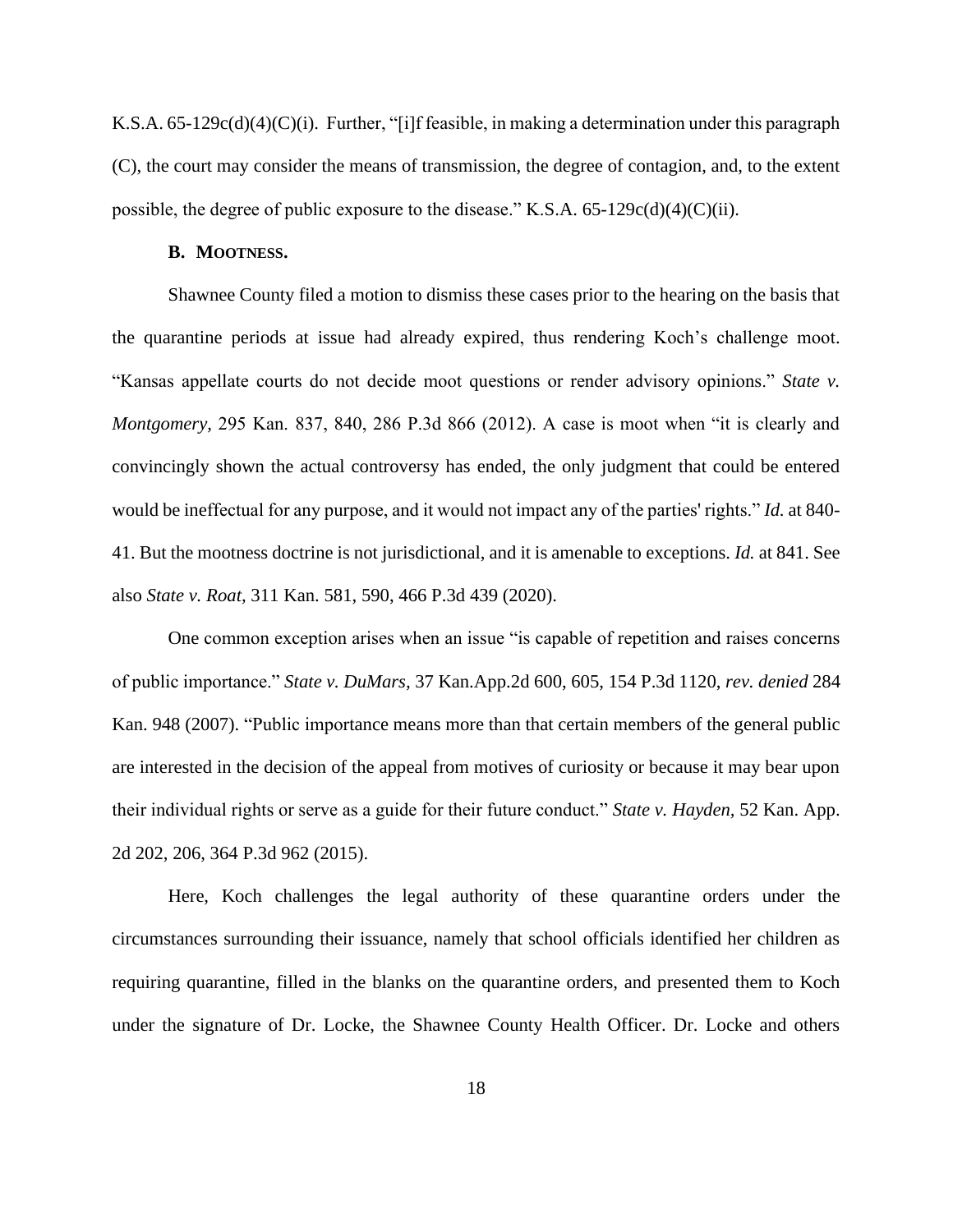testified that this was a procedure contemplated by the Shawnee County Health Department's guidelines applicable to K-12 schools in Shawnee County. Given the number of K-12 schools, staff, and students in Shawnee County, the fact that this procedure was directed for use in the schools, and the continuing presence of COVID-19 in the community, the issuance of such quarantine orders under similar circumstances is certainly capable of repetition. Indeed, since the filing of the instant cases, two additional similar cases have been filed with this court. And Koch's challenges raise issues of public importance because the quarantine orders not only restrict or prevent the student's attendance at school, but purport to confine the student to her home for a certain period of time under penalty of law.

For these reasons, the court concludes that Koch's challenges to the quarantine orders are not moot. Shawnee County's motion to dismiss on this basis is denied.

#### **C. ANALYSIS.**

Shawnee County seeks to limit the court's review of this matter to the question of whether the quarantine orders were necessary and reasonable to prevent or reduce the spread of COVID-19. See K.S.A.  $65-129c(d)(4)(C)(i)$ . But the thrust of Koch's argument is that the quarantine orders were issued without legal authority, rendering them void from the outset. The court will focus its analysis on the issue of legal authority. This requires interpretation and application of the various statutes set forth above.

The most fundamental rule of statutory construction is that the intent of the legislature governs. *Harsay v. University of Kansas,* 308 Kan. 1371, 1381, 430 P.3d 30 (2018). The court discerns legislative intent through the statutory language, giving common words their ordinary meanings. *Nauheim v. City of Topeka,* 309 Kan. 145, 149, 432 P.3d 647 (2019). When a statute is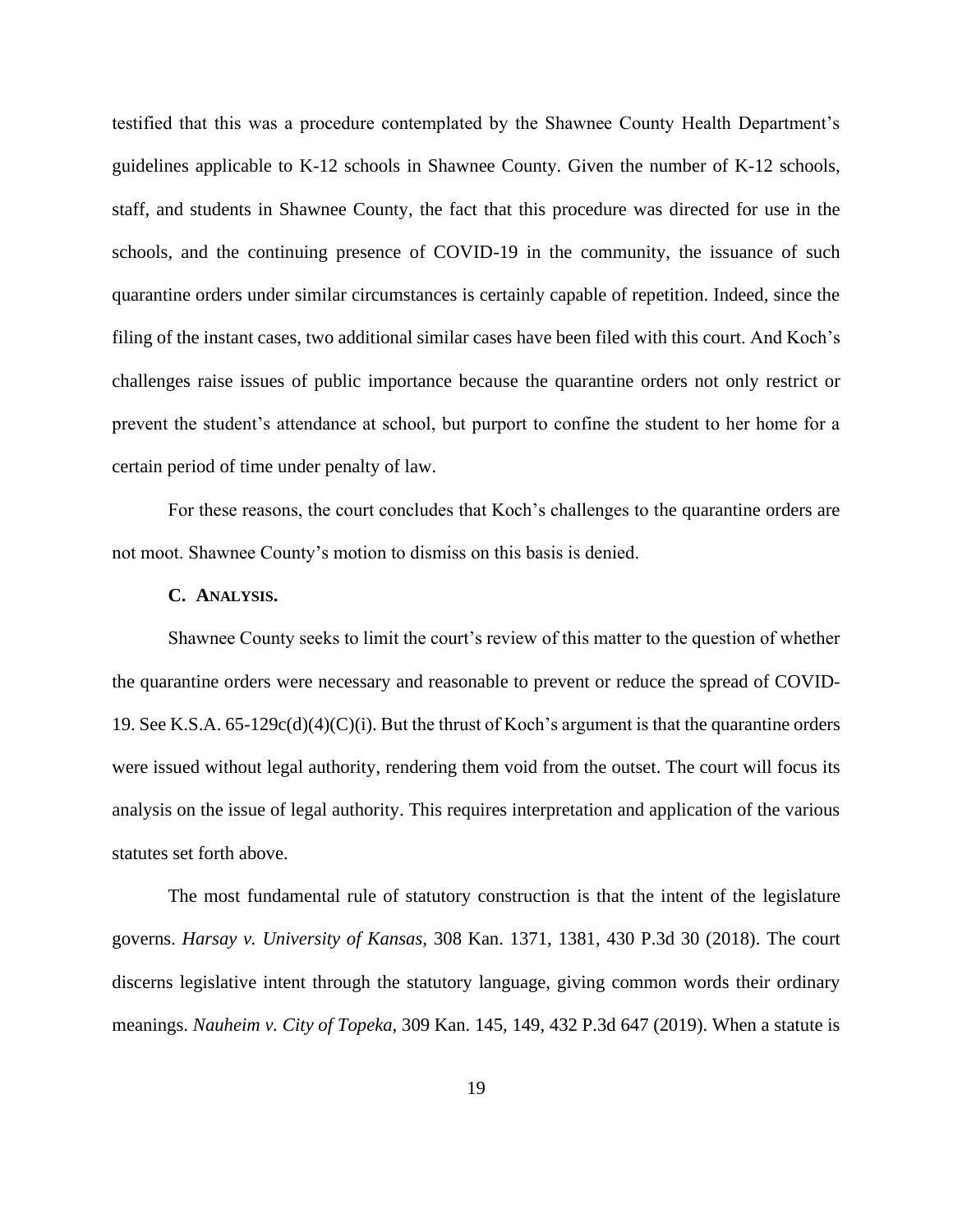plain and unambiguous, the court should not speculate about legislative intent, nor should it read something into the statute that is not readily found in its text. *Harsay,* 308 Kan. at 1381. Indeed, "the best and only safe rule for ascertaining the intention of the makers of any written law is to abide by the language they have used." *Gannon v. State,* 298 Kan. 1107, 1143, 319 P.3d 1196 (2014) (internal quotations and citations omitted).

Teachers and school administrators, among others, are mandatory reporters of infectious or contagious disease. K.S.A. 65-118(a). Further, "[n]o person afflicted with an infectious or contagious disease dangerous to the public health shall be admitted into any public, parochial or private school or licensed child care facility." And a person in charge of any school or child care facility has a duty to exclude affected children or other persons from these places. K.S.A. 65-122. It follows, then, that schools have the statutory authority to exclude certain persons from a school under the circumstances described in these statutes. But there is no law that allows a school official to issue an order of quarantine confining a student to her home for any period of time under penalty of law.

By contrast, the local health officer may issue an order to quarantine. This is an order to confine a person to a particular place until the local health officer determines the person no longer poses a substantial risk of spreading the disease. K.S.A. 65-129b(a)(1)(B). The local health officer has at her disposal any sheriff, deputy sheriff or other law enforcement officer of the state or any subdivision to assist in the execution or enforcement of the order. K.S.A.  $65-129b(a)(2)$ . Further, breaking the quarantine order is a crime, punishable as a class C misdemeanor with the possibility of jail time and a fine. K.S.A. 65-129.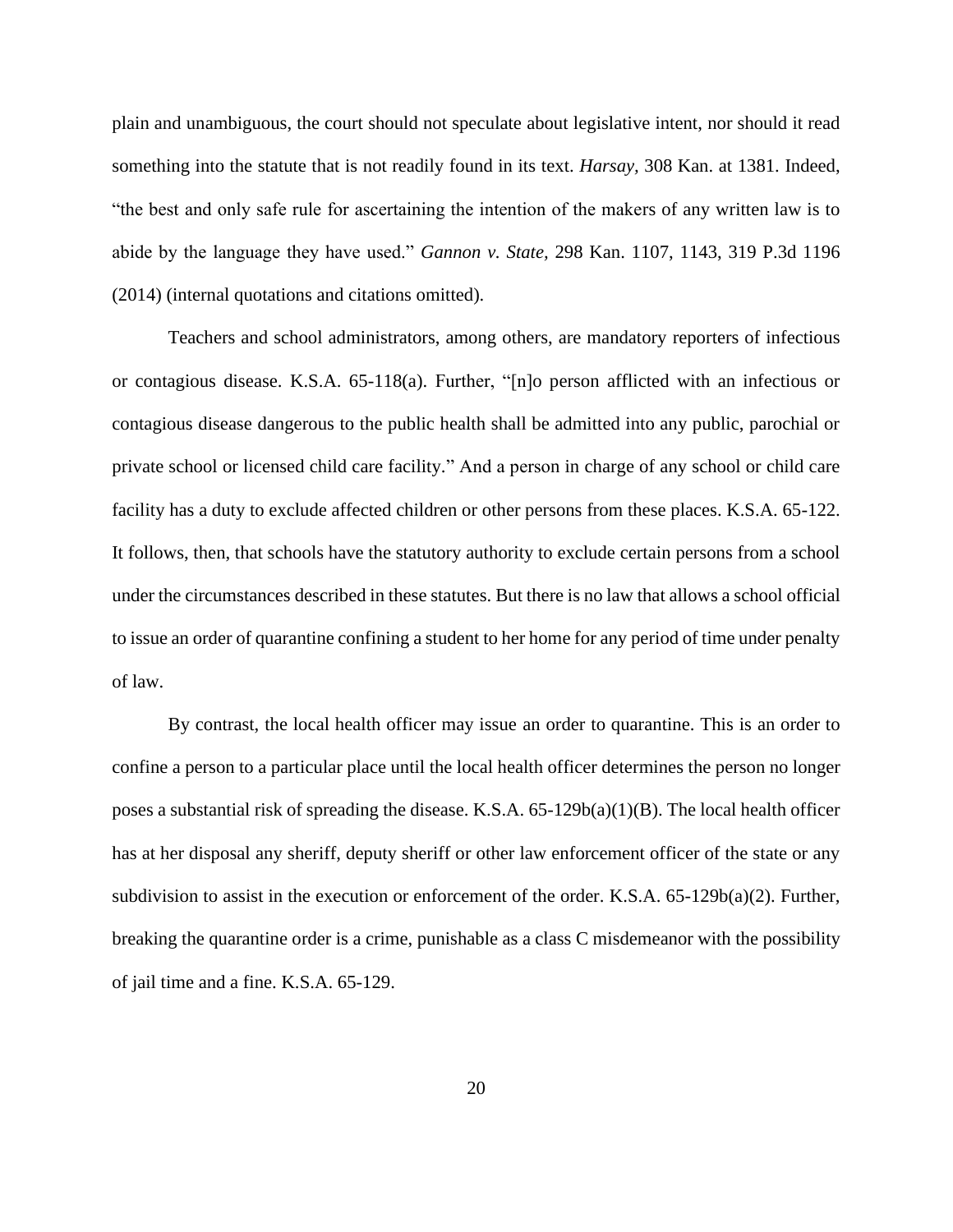But the power of the local health officer to quarantine is circumscribed. The local health officer may issue a quarantine order only when "the local health officer . . . determines that it is medically necessary and reasonable to prevent or reduce the spread of the disease." K.S.A. 65-  $129b(a)(1)(B)$ . Koch argues that the statute means what it says – that the local health officer, not someone else, and certainly not someone without requisite credentials, must make the determination about medical necessity and reasonableness and issue the order. This makes sense in light of the requirements that the local health officer: 1) have medical education and training, K.S.A. 65-201(a); 2) make an investigation of each case of contagious disease and use all known measures to prevent the spread of the disease, K.S.A.  $65-202(c)(1)$ ; and 3) immediately exercise and maintain supervision over cases of contagious disease during their continuance, seeing that all such cases are properly cared for and that any quarantine is duly enforced, K.S.A. 65-119(a).

Under the facts of this case, Dr. Locke did not determine that a quarantine order for either of Koch's children was medically necessary and reasonable to prevent or reduce the spread of COVID-19. Dr. Locke admitted she did not know the underlying facts of either student's exposure before the quarantine orders were issued, neither she nor the Shawnee County Health Department did any investigation or contact tracing, she did not prepare the orders, she did not review the orders before they went out, she did not sign the completed orders, and she did not issue the orders to the students or Koch. Only later, when she learned there might have been some resistance to the quarantine orders, did she have the sheriff leave a copy of the orders issued by the school at Koch's ex-husband's residence.

In sum, the quarantine orders in this case were created and issued by school officials who had no statutory or other authority to do so. To the extent the Shawnee County Health Department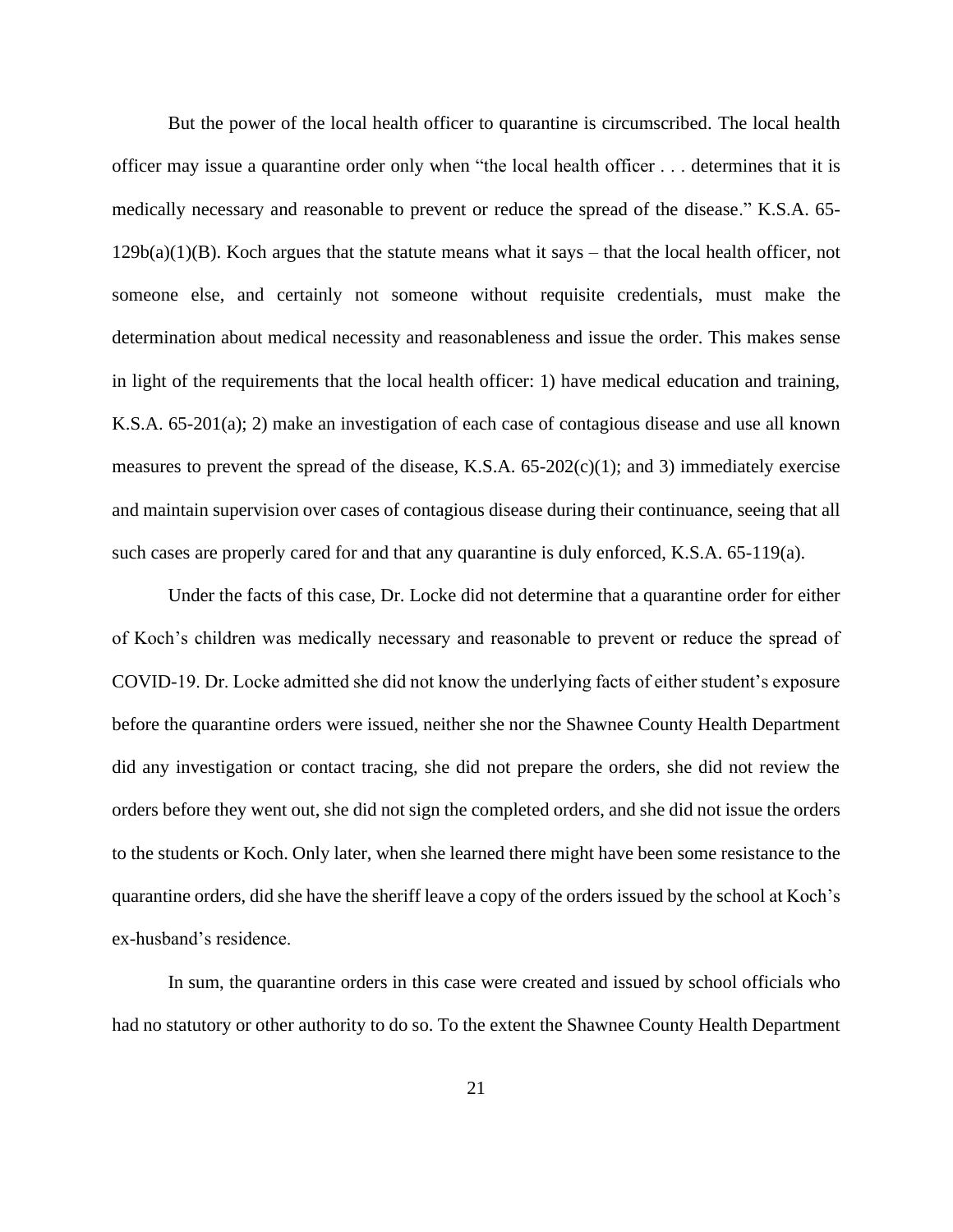argues that the orders were issued under the general authority of Dr. Locke on blank forms with a photocopied signature under the vague auspices of the K-12 guidelines, and as necessitated by the paucity of resources caused by a global pandemic, they are nonetheless void. Dr. Locke did not determine that these quarantine orders were medically necessary and reasonable to prevent or reduce the spread of COVID-19, and she did not issue the orders. The law simply does not allow Dr. Locke to delegate to school officials her statutory power and authority to impose quarantine orders in this situation.

# **CONCLUSION**

The quarantine orders in both cases were issued without statutory or other legal authority and are void. Koch's request for relief in both cases is granted and the orders are vacated. This concludes the litigation in favor of Koch on behalf of her children, and no further journal entry is necessary.

This Order is effective on the date and time shown on the electronic file stamp. IT IS SO ORDERED.

> HON. TERESA L. WATSON DISTRICT COURT JUDGE